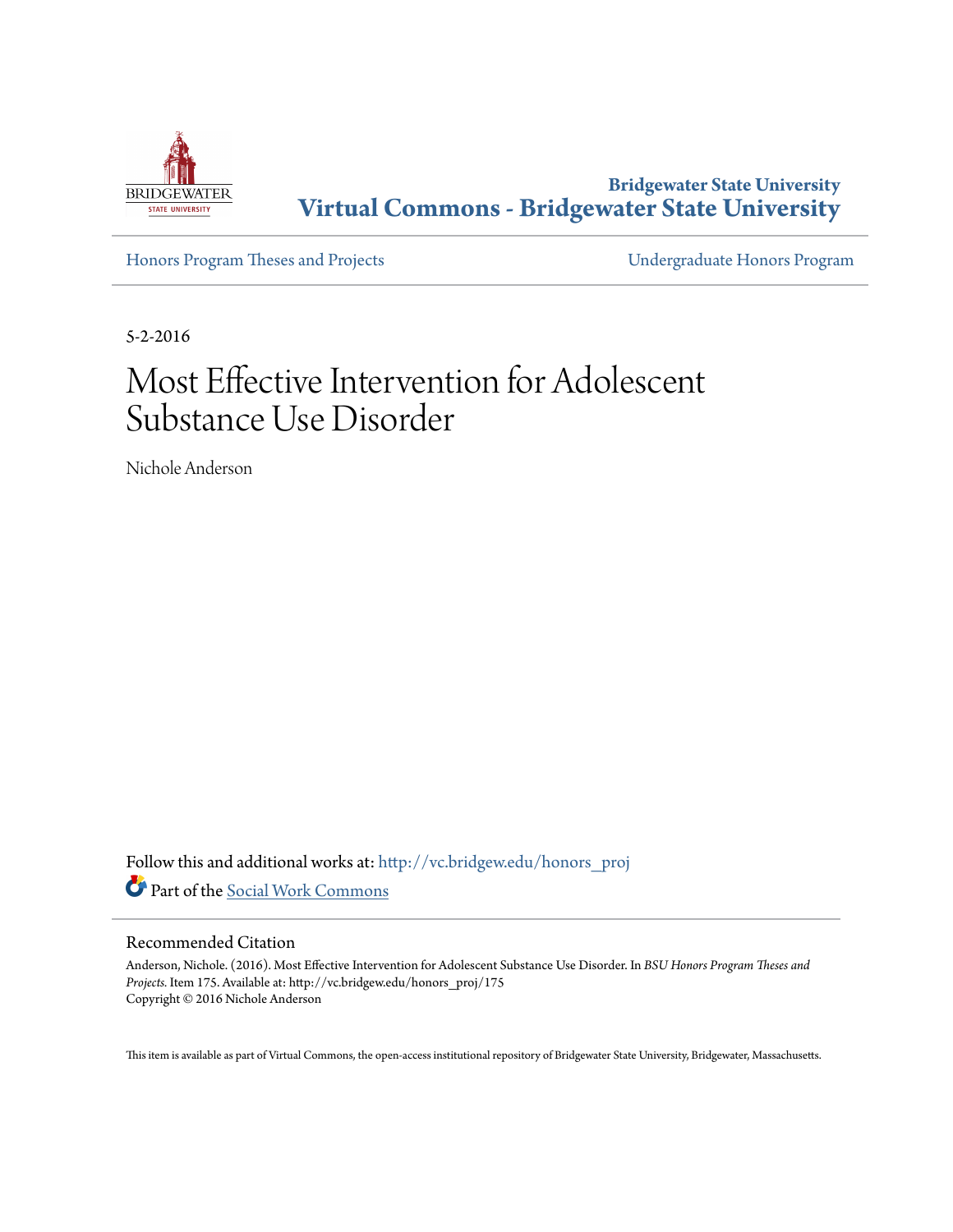# Running head: EFFECTIVE INTERVENTION FOR ADOLESCENT SUBSTANCE USE 1

Most Effective Intervention for Adolescent Substance Use Disorder

Nichole Anderson

Submitted in Partial Completion of the Requirements for Departmental Honors in Social Work

Bridgewater State University

May 2, 2016

Dr. Jing Tan, Thesis Director Dr. Kathy Bailey, Committee Member Dr. Emily Douglas, Committee Member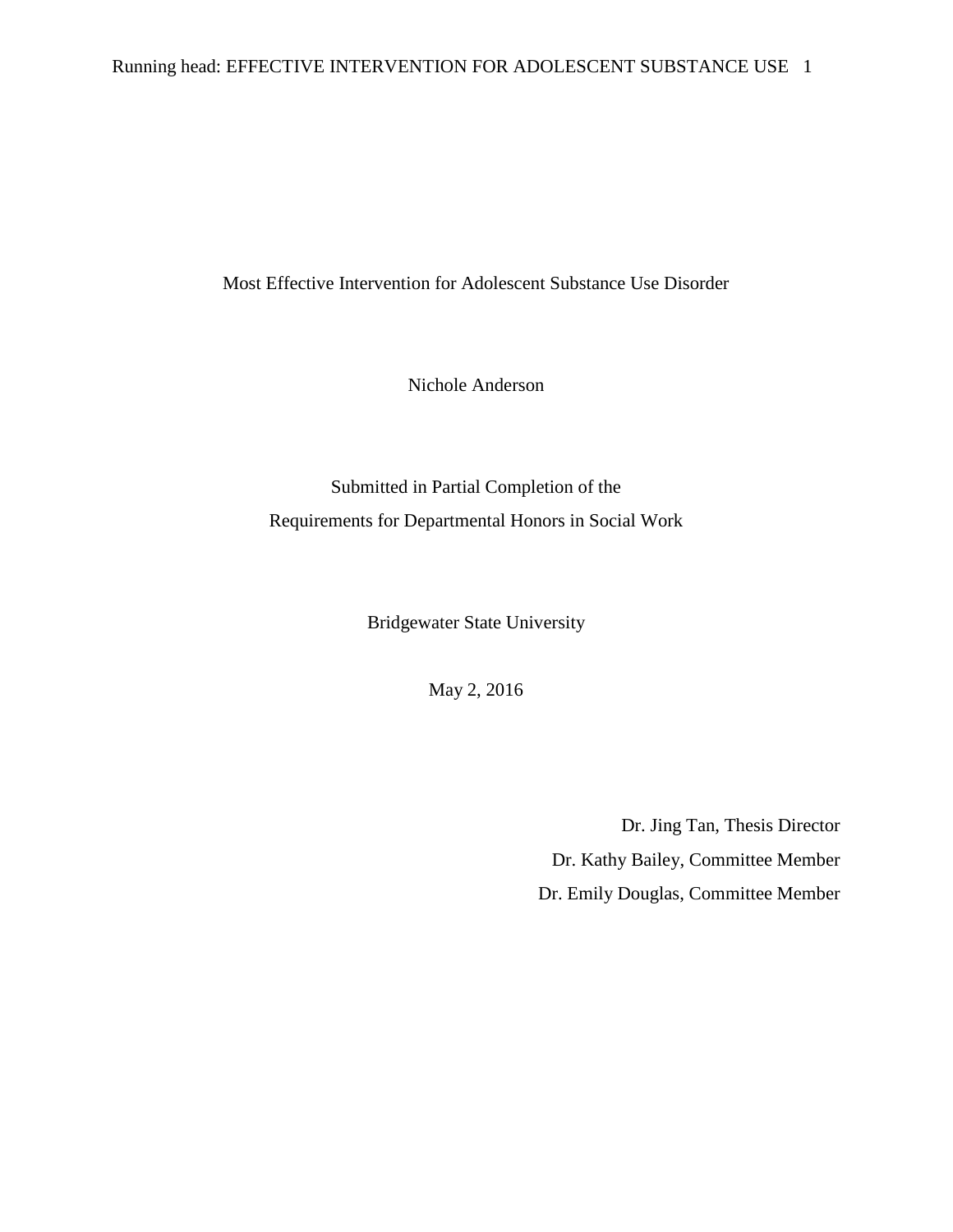#### Abstract

Substance use disorder affects numerous adolescents and researching the most effective intervention is crucial to the rehabilitation of these individuals. This purpose of this study is to offer information about the prevalence of substance use in adolescents as well as the interventions that are available to them and to outline the most effective methods of these interventions. This paper includes a review of evidence based interventions of multiple interventions that are currently used to treat adolescents with substance use disorder and a qualitative study of five individuals who work in social service agencies that offer treatment and interventions to adolescents who are suffering from substance use disorder. Numerous interventions are offered for adolescents suffering from substance use disorder but minimal research has been done on the effectiveness of these interventions.

*Keywords: intervention, substance use disorder, prevalence, adolescent, treatment*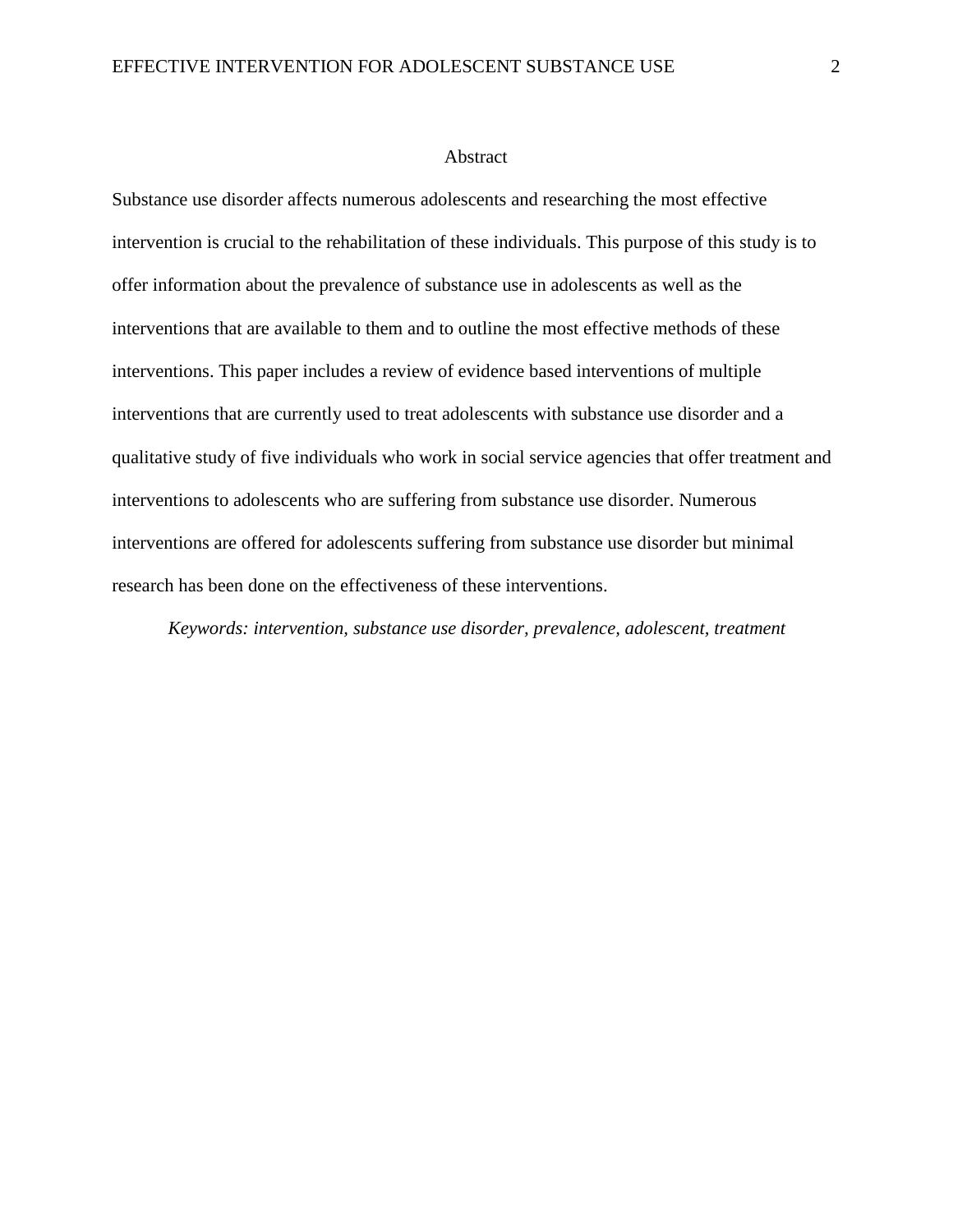Most Effective Intervention for Adolescents Suffering with Substance Use Disorder

# **Introduction**

There are many terms used to define "substance use disorder" across numerous cultures. Substance abuse, misuse and dependence are all examples of some of these terms used to define a problem innumerable Americans are facing. The National Institute on Drug Abuse conducted a survey from 2012 to 2014 to follow the trends in prevalence of various drugs for individuals aged 12 and older. This survey shows a decline in drug use among adolescents over the past few years. Although numerous sources show a slight decline in the prevalence rate of substance use, the numbers are still reflecting drug use at a remarkably young age (National Institute of Drug Abuse).

To better understand this paper, the commonly used and referred to terms will need to be defined. "Adolescence" can be defined in many different ways. Some researchers say that an individual is an adolescent when they reach puberty; some will say that when you can vote and join the military you are considered an adult and others will conclude that you are an adolescent until your body biologically fully develops around the age of 25. For the purpose of this review, adolescence will be based on individuals between the ages of 12 and 25 as this includes all three definitions of adolescence (Stages of Adolescence, 2015).

When researching and analyzing information about substance use disorder, it is important to acknowledge that there is a large variety of substances. Many of the sources that report on substance use among the general population categorize substances into alcohol, marijuana, illicit drugs, prescription medication, over the counter medication and tobacco. For the purpose of this paper, substance refers to alcohol, illicit drugs and marijuana.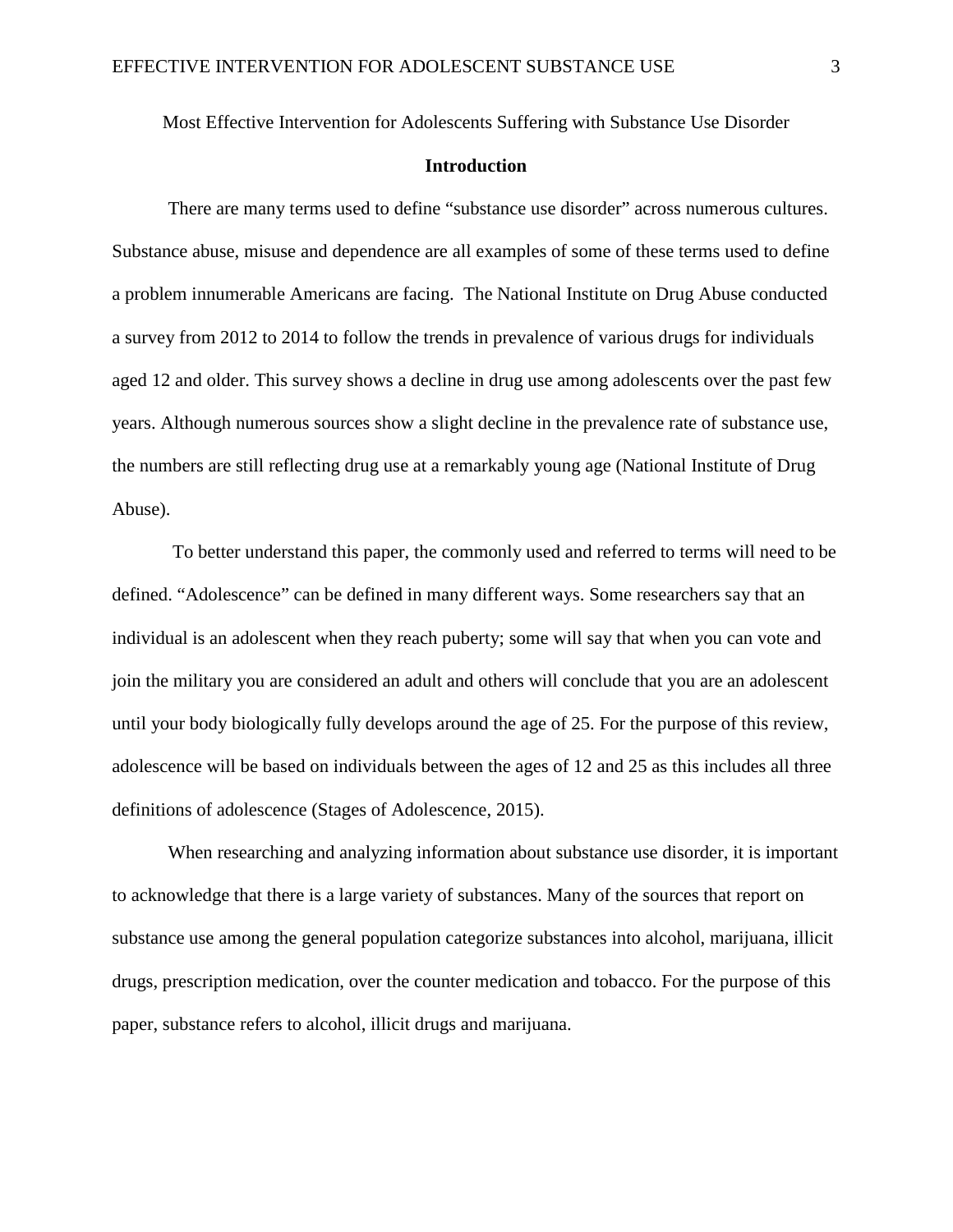Substance use can also be defined in many different ways based on different perspectives. The National Institute on Drug Abuse characterizes drug use as a brain disease that can lead to compulsive behaviors in which the individual is constantly seeking drugs (National Institute on Drug Abuse, 2014c). Another definition was designed by The American Psychiatric Association, which released the Diagnostic and Statistical Manual of Mental Disorders 5 (DSM – V) in 2013. The DSM – V combines the DSM IV's substance abuse and substance dependence disorders. The DSM – V no longer uses the terms substance abuse and substance dependence and has since replaced these diagnoses and terms with the diagnosis and term of substance use disorders. Substance use disorders are on a continuum of mild, moderate and severe. The severity of the disorder is based on the number of criteria the individual fills. Similar to other disorders, substance use disorder requires that the individual meet the criteria that the substance use causes the individual to undergo substantial amounts of stress (Substance Abuse and Mental Health Services Administration, 2015).

The definition of substance use disorder is culturally sensitive. There are different interpretations of the meaning of substance use disorder such as an individual who drinks one alcoholic beverage a night, someone who drinks multiple beverages a night, or someone who cannot go throughout their day without drinking. Similar to many other disorders, substance use disorder could be misinterpreted or misunderstood in different cultures. For example, it may be a cultural norm for children to start drinking at a young age at home or for people to have a couple of drinks when they get home from work. For the purpose of this paper, substance use disorder will be the use of a substance that has caused significant impairment to an individual's life (Substance Abuse and Mental Health Services Administration, 2015).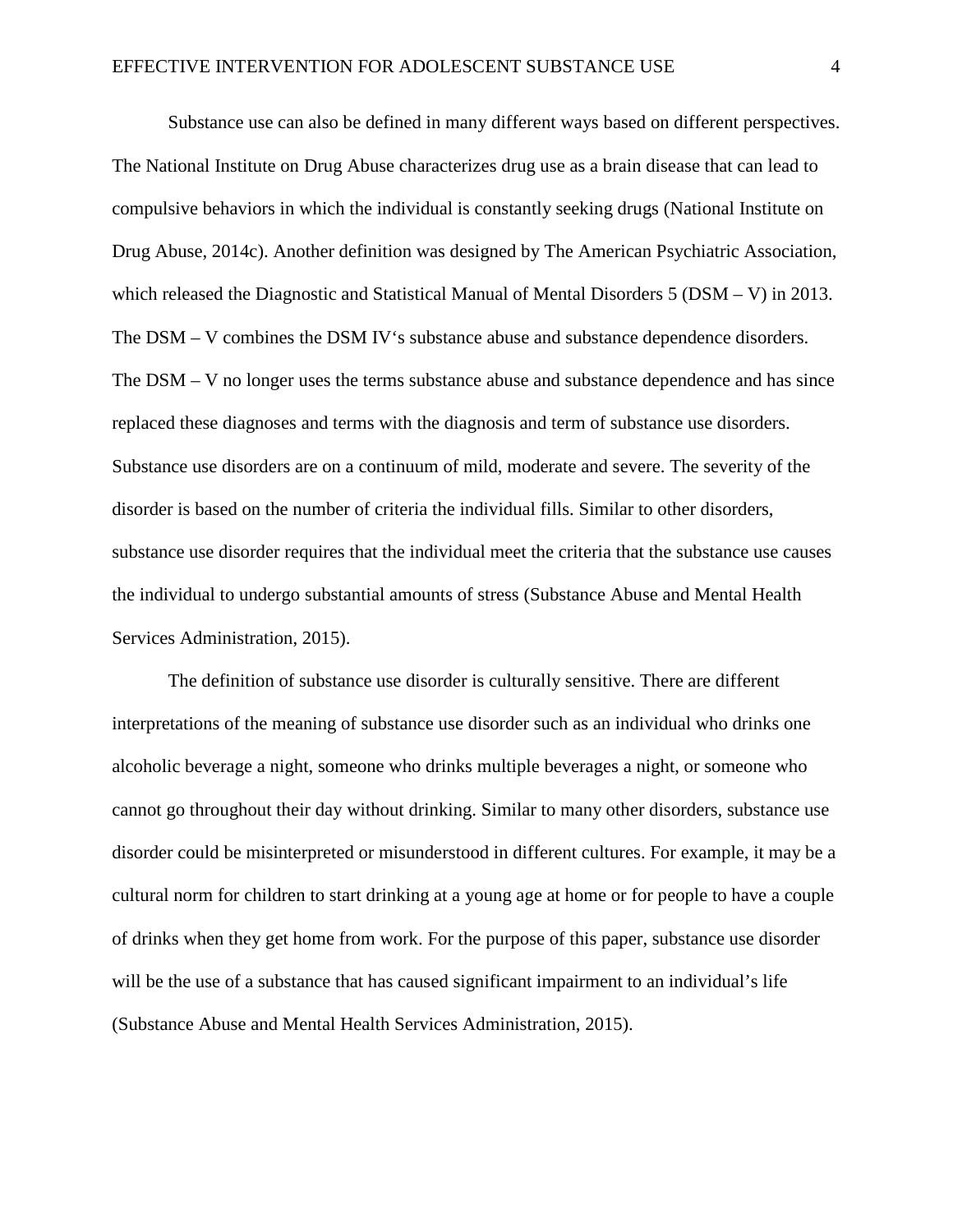The National Institute on Drug Abuse, a department of the National Institute of Health, conducts a survey among  $8<sup>th</sup>$ ,  $10<sup>th</sup>$  and  $12<sup>th</sup>$  graders yearly regarding their drug use in their lifetime, the past year and the past month. In 2014 they conducted their Monitoring the Future survey, which had a sample size of 41,551 students from 377 different schools across the country. Based on this survey, 9 percent of  $8<sup>th</sup>$  graders, 23.5 percent of  $10<sup>th</sup>$  graders and 37.4 percent of  $12<sup>th</sup>$  graders had drank alcohol in the past month. Illicit drug use has declined in the past years, but in 2014 27.2 percent of  $8<sup>th</sup>$  through  $12<sup>th</sup>$  graders had used an illicit drug. 27.2 percent of the population of adolescents is still a large number considering the severities many of the drugs have on adolescents. Other drug use, such as heroin, methamphetamines and inhalants have percentages below 10 percent for  $8<sup>th</sup>$ ,  $9<sup>th</sup>$  and  $10<sup>th</sup>$  graders. Although these drugs have a lower percentage rate among adolescents aged 12-25, they have a serious effect on the body and mind of young adults. All of the drugs discussed so far have serious impacts on how they interact with the body (National Institute of Drug Abuse, 2014b).

According to the "National Survey on Drug Use and Health: Trends in Prevalence of Various Drugs" published in 2014, 29.6 percent of individuals aged 12 to 17 had used alcohol in their lifetime with 11.5 percent of individuals having used alcohol in the past month. To some, 11.5 percent of 12-17 year olds using alcohol in the last month may seem like a small number. When this number is thought of as 11.5 percent of the population of 12-17 year olds, this statistic becomes alarming. According to the same study in 2014, 23.3 percent of people between the ages of 12 and 17 had used illicit drugs in their lifetime with 9.4 percent using an illicit drug in the past month. This number increases to 57.9 percent using an illicit drug in their lifetime and 22 percent in the past month when looking at individuals between the ages of 18 and 25. While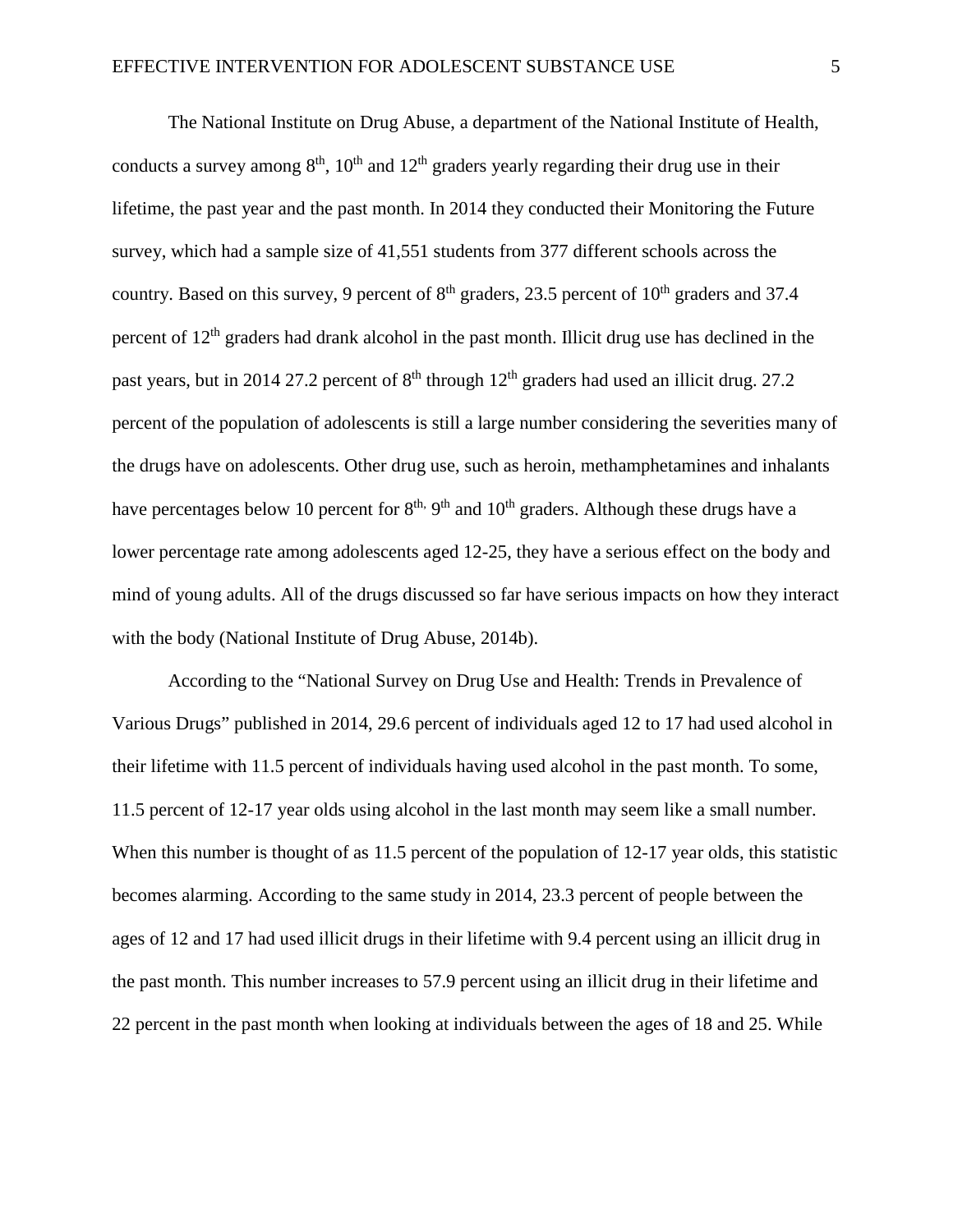these rates have gone down in the past two years, the prevalence of adolescents using substances is still evident (National Institute of Drug Abuse, 2014b).

Table 1a shows how marijuana use has remained steady over the last 23 years and Table 1b shows how an adolescent's idea of risks involved in marijuana use has shifted. Many adolescents do not think the risks associated with marijuana use are harmful (Substance Abuse and Mental Health Services Administration, 2015).

Table 1a: Percent of Students Reporting Use of Marijuana in Past Year



Table 1b: Percent Perceiving Great Risk of Smoking Marijuana Regularly



*Source: University of Michigan, 2014 Monitoring the Future (National Institute of Drug Abuse,*

*2014 b)*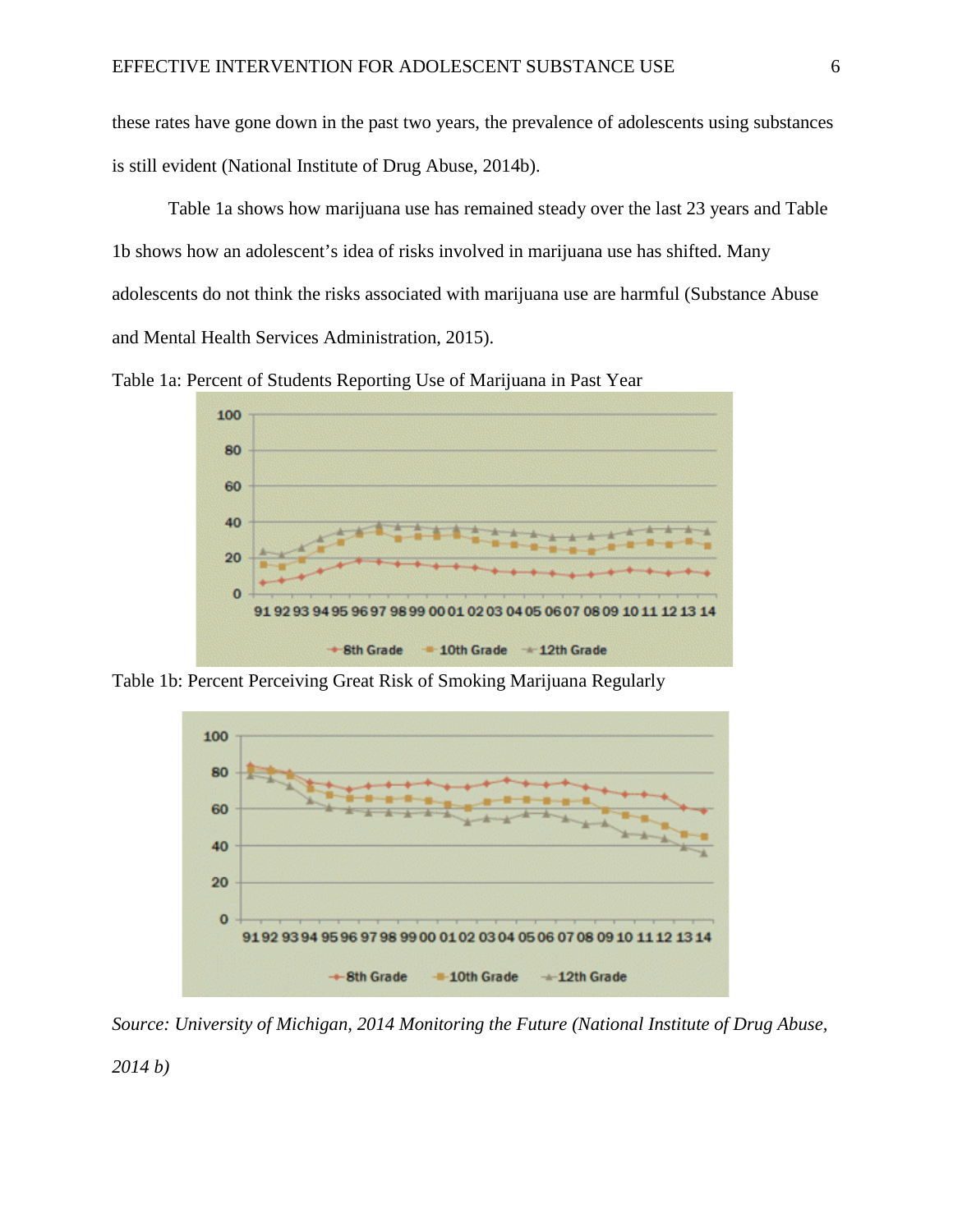Based on research, 73 percent of adolescents have used alcohol and 48 percent have used illicit drugs by their senior year in high school. This study has found that adolescents who drink heavily prove to have issues with memory, attention, information processing and executive functioning. It was found that individuals with a substance use problem remembered 10 percent less verbal and nonverbal information than healthy abstinent individuals. This information was also tested after the individuals were monitored for 3 weeks and were not allowed to drink. The heavy drinkers still showed the same signs of difficulty with memory, attention, information processing and executive functioning. Many of the studies done from observing these individuals proved to show biological changes in an adolescent's brain depending on whether the adolescent was a heavy drinker, a binge drinker or had one or two heavy episodic drinking experiences (Squeglia, Jacobus, & Tapert, 2009).

Because there are so many harms that could be caused to adolescents through drug and alcohol use, it is important to determine the most effective treatment among adolescents. Adolescents should not always receive the same treatment as adults because they are in different stages in their lives and because of the biological functions that may be impaired in the adolescent's brain due to early drug or alcohol use (Greene and Kropf, 2000). The consequences of adolescents using substances do not only impact the individual, but also affects the family and society they surround themselves with. The amount of money saved by treating adolescent's with substance use disorder as opposed to imprisoning them for drug related crimes is incredibly large. On average the United States spends nearly \$600 billon on substance use disorders and related crimes (National Institute on Drug Abuse, 2012).

Researching substance use among adolescents is not only significant because of the biological consequences of using substances but also because of the current opioid epidemic in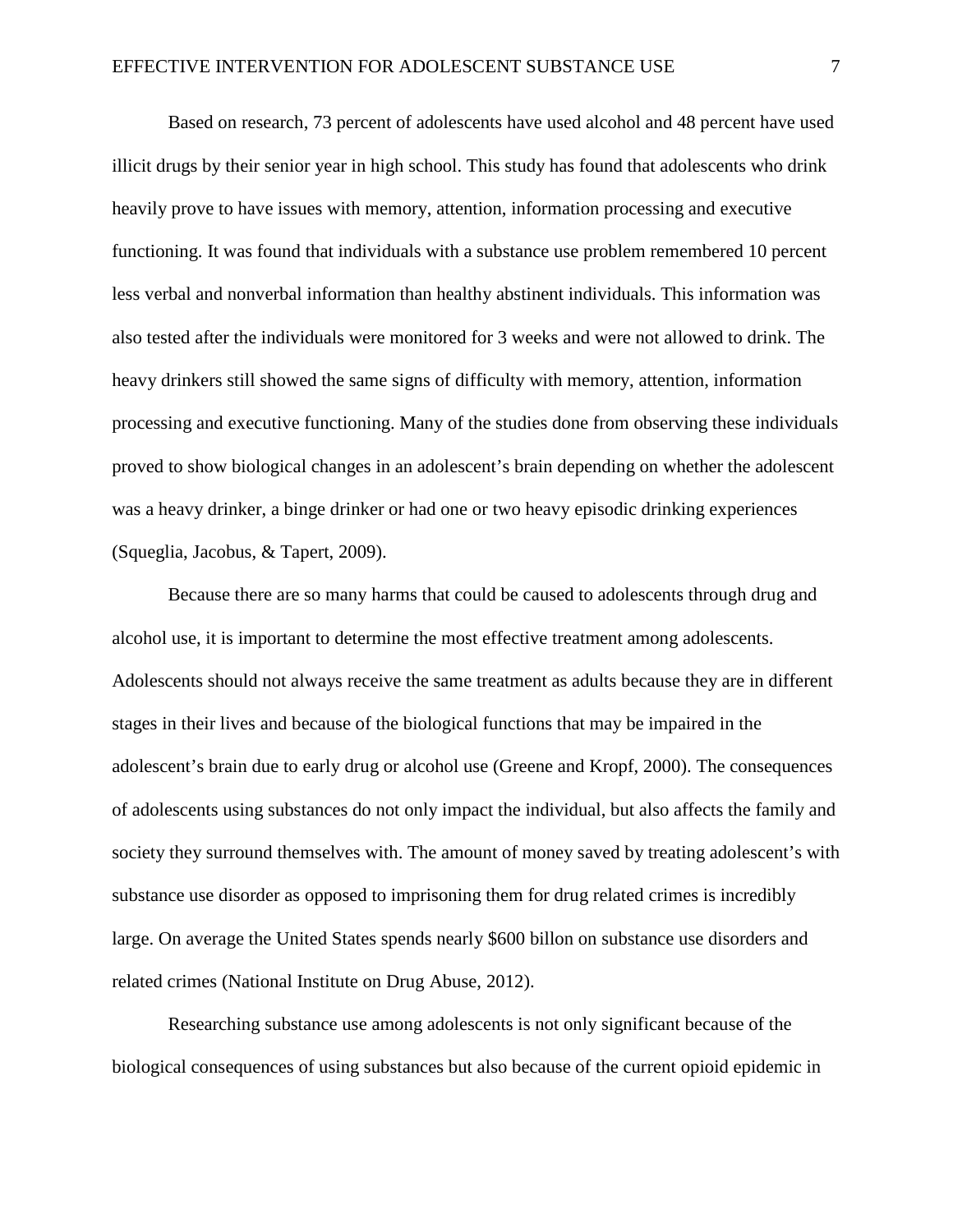Massachusetts. In 2014, the opioid crisis in Massachusetts was declared a public health emergency (U.S Department of Public Health, 2016). In 2014, Massachusetts had a confirmed total of 1,099 deaths due to an unintentional opioid overdose. The number of deaths in 2014 indicates a 65 percent increase of unintentional overdose deaths from 2012. The number of unintentional opioid deaths in 2014 only includes the information collected until December 10, 2015 meaning that this number could increase as cases close and reasons for death are disclosed (Massachusetts Department of Public Health, 2016).

Numerous Massachusetts residents and adolescents are struggling with not only an opioid epidemic but also a substance use crisis currently. Between January and September of 2015 there is a total of 791 confirmed unintentional opioid deaths in Massachusetts. Although this opioid epidemic is not exclusively affecting adolescents there is evidence that in 2015 between January and September there were 81 confirmed unintentional opioid overdoses in the state of Massachusetts for individuals between 15 and 24 years old. Considering how there are 81, or 10 percent, confirmed overdose deaths among individuals between the ages of 15 and 24 there is an incredible need for effective substance use interventions for this population. With the death rates continuing to raise it is evident that there is a need for continued research into what the most effective intervention is for adolescent substance use (Massachusetts Department of Public Health, 2016).

The purpose of this study is to identify the most effective intervention for adolescent substance use disorder. This study will consist of a review of evidence based interventions used with adolescents based on peer-reviewed articles as well as a qualitative study based on agencies within Massachusetts to provide a better understanding of the most effective intervention for adolescent substance use.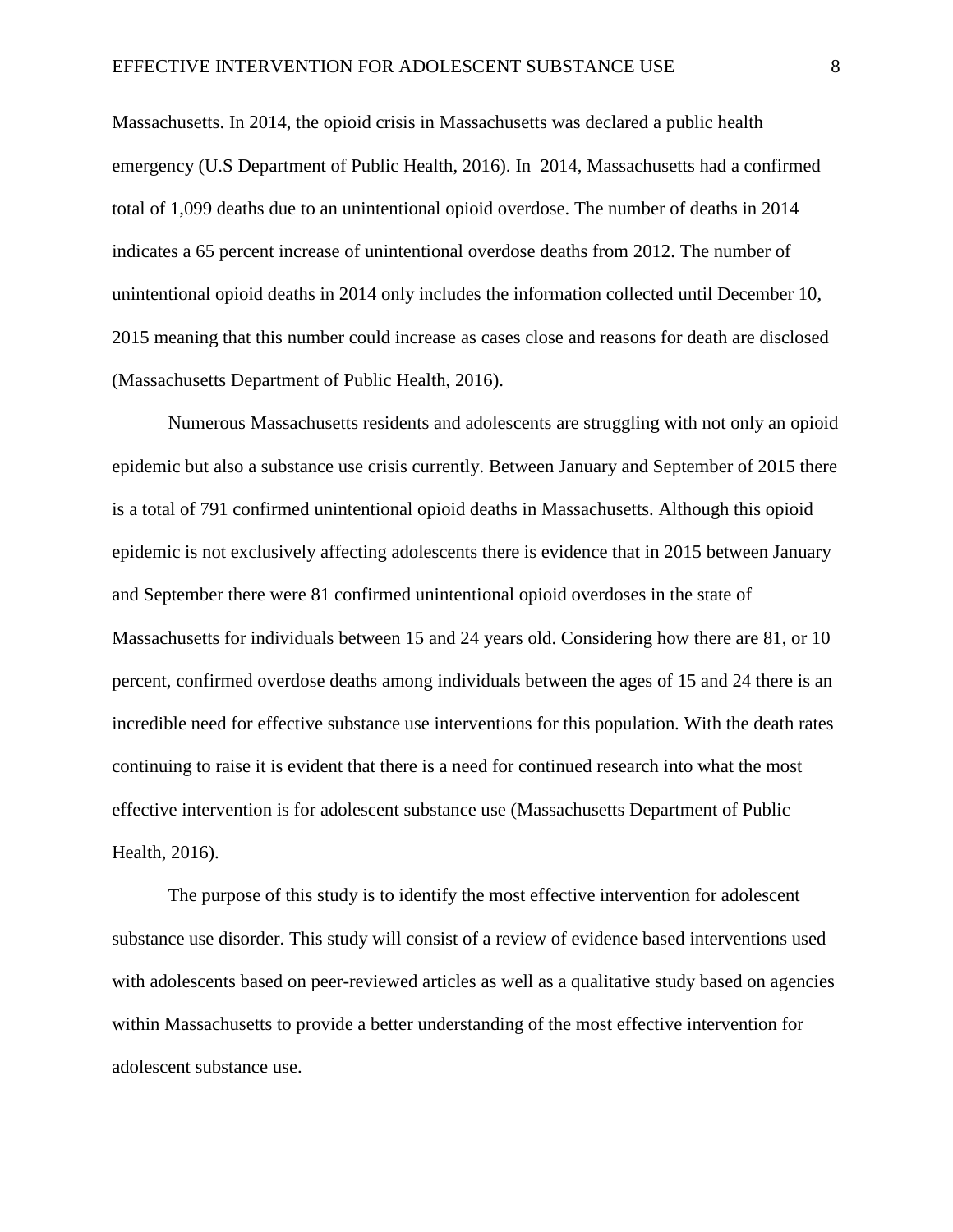#### **Methods**

# **Methods for Evidence Based Interventions**

For the initial research, the focus was directed on understanding the prevalence of substance use among adolescents. The adolescent population at risk of using substances in particular is important because of the harmful effects that substances have on the human body. To start the research, Google was used to search through numerous government websites using the key terms "substance abuse among adolescents", "adolescents and substance abuse" and "statistics of adolescent substance abusers". The statistics found showed improvements in this population and continue to be important because there are still a large number of adolescents fighting this battle daily.

Once the information was collected regarding the prevalence and importance of researching adolescent substance use, it was important to start researching the most effective intervention for the adolescent population. Using Bridgewater State University's online database, articles were found on Academic Search Premier, PsycInfo, Psycarticles, Psychology and Behavioral Sciences Collection, Social Work Abstracts and SocIndex with full text. In order to find the most recent and up to date information the search was narrowed to include only articles from 2005-2015. This search used terms including "substance abuse treatment for adolescents", "most effective substance abuse treatment for adolescents", "addiction treatment" and "young adults". Using a variety of terms increased the chances of finding more relevant and culturally aware sources.

Below is a table outlining the sources used as well as the years in which they were published and what the numerous searches resulted in.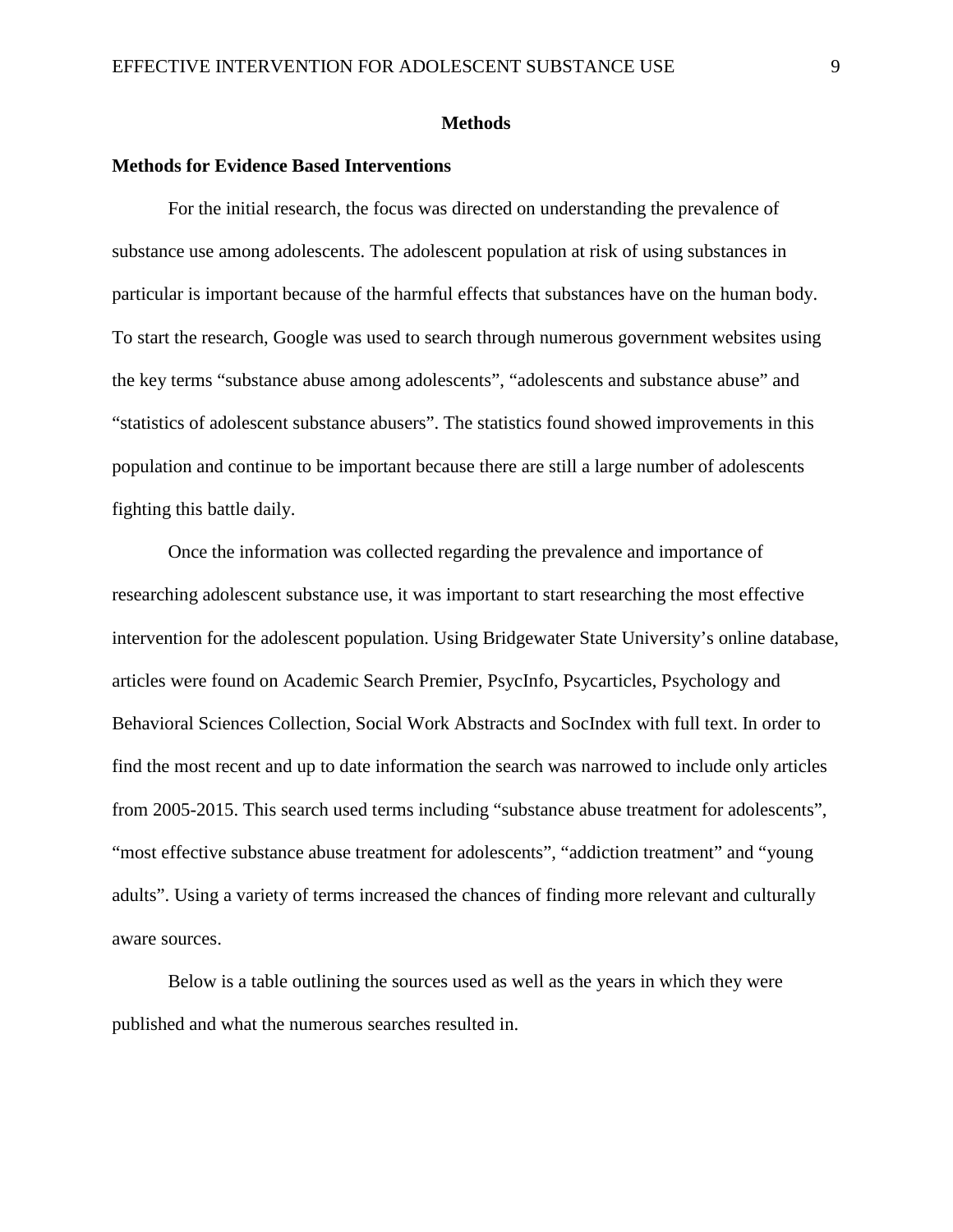| <b>Search Engine:</b>                                                                                                                                              | <b>Search</b>                                                                                                                                                                                                                | <b>Number of</b>     | Articles used for this project                                                                                                                                                                                                                                                                                                                                                                                                                                                                                                                                          |  |  |
|--------------------------------------------------------------------------------------------------------------------------------------------------------------------|------------------------------------------------------------------------------------------------------------------------------------------------------------------------------------------------------------------------------|----------------------|-------------------------------------------------------------------------------------------------------------------------------------------------------------------------------------------------------------------------------------------------------------------------------------------------------------------------------------------------------------------------------------------------------------------------------------------------------------------------------------------------------------------------------------------------------------------------|--|--|
|                                                                                                                                                                    | <b>Terms</b>                                                                                                                                                                                                                 | <b>Sources found</b> |                                                                                                                                                                                                                                                                                                                                                                                                                                                                                                                                                                         |  |  |
| Academic<br><b>Search Premier</b><br>Psycarticles<br>Psychology<br>and Behavioral<br><b>Sciences</b><br>Collection,<br>Social Work<br><b>Abstracts</b><br>SocIndex | "substance"<br>abuse<br>treatment for<br>adolescents"<br>"most<br>effective<br>substance<br>abuse<br>treatment for<br>adolescents"<br>"addiction"<br>treatment"<br>"young<br>adults"<br>"addiction"<br>"drug use"<br>"teens" | $10,000+$            | "The Influence of Substance Use on<br>Adolescent Brain Development"<br>"A Critical Review of Adolescent<br><b>Substance Abuse Group Treatments"</b><br>"Retention and ongoing participation"<br>in residential substance abuse<br>treatment: perspectives from<br>adolescents, parents and staff on the<br>treatment process"<br>"Adolescents' perspectives on<br>strengths-based group work and<br>group cohesion in residential<br>treatment for substance abuse"<br>"Family Treatment of Adolescents"<br>and Young Adults Recovering From<br><b>Substance Abuse"</b> |  |  |

Table 3: Research Articles Evidence Based Interventions

# **Methods for Key Informant Interviews**

For the purpose of this paper, a qualitative study was completed to compare how and if the information and research offered by evidence based interventions is implemented in local agencies. With the current opioid crisis it was crucial to gather information from local agencies to determine if the interventions they are implementing are successful and effective. These key informant interviews consisted of the interviewee's perception on what the term adolescent means, what they considered to be the most effective intervention of adolescents suffering from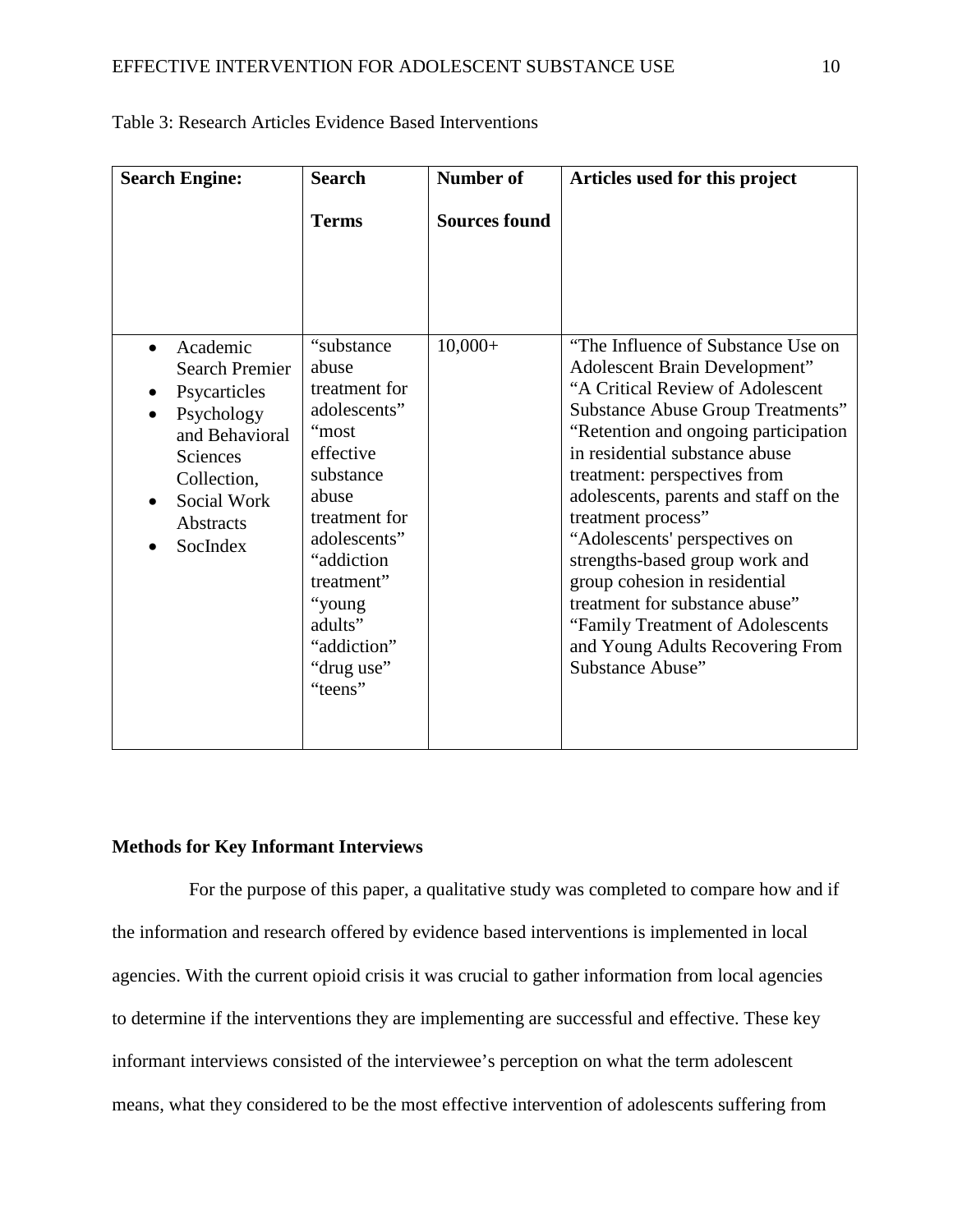substance use disorder, what they thought were the strengths and limitations of the interventions they have used, what intervention they use when working with adolescents and if the method they use is successful.

Information was gathered from the Bureau of Substance Abuse Services about agencies located in Massachusetts that serve adolescents who suffer from substance use disorder. In the South East area of Massachusetts, the Bureau of Substance Abuse Services lists 34 agencies that serve the youth. Some of the agencies provided on this list were duplicates or recovery high schools. Some of these agencies were not relevant to the desired population because they were meant for people already in recovery. Other agencies were listed multiple times including High Point, Cushing House and Gosnold. After a careful screening, calls and emails were placed to 15 of these agencies that were appropriated to this study. Of these 15 agencies three individuals agreed to complete the interview. Knowing that more than three interviews were necessary, the search was expanded to include Boston area services. This expansion offered five additional agencies. Of those agencies two agreed to complete the interview. After months of calling and emailing agencies, five individuals  $(N=5)$  agreed to complete an interview. In the end, individuals from the Institute for Health and Recovery, Cushing House, Massachusetts General Hospital Addiction Recovery Management Service (ARMS), the Department of Children and Families, and Clean and Sober Teens Living Empowered (CASTLE) agreed to participate in the qualitative study.

All five of the interviews were conducted on the phone. These key informant interviews were between five and twenty minutes long depending on the interviewee's availability. The interviewee was provided the informed consent that was approved by the Institutional Review Board. These interviews were anonymous, and no personal identifying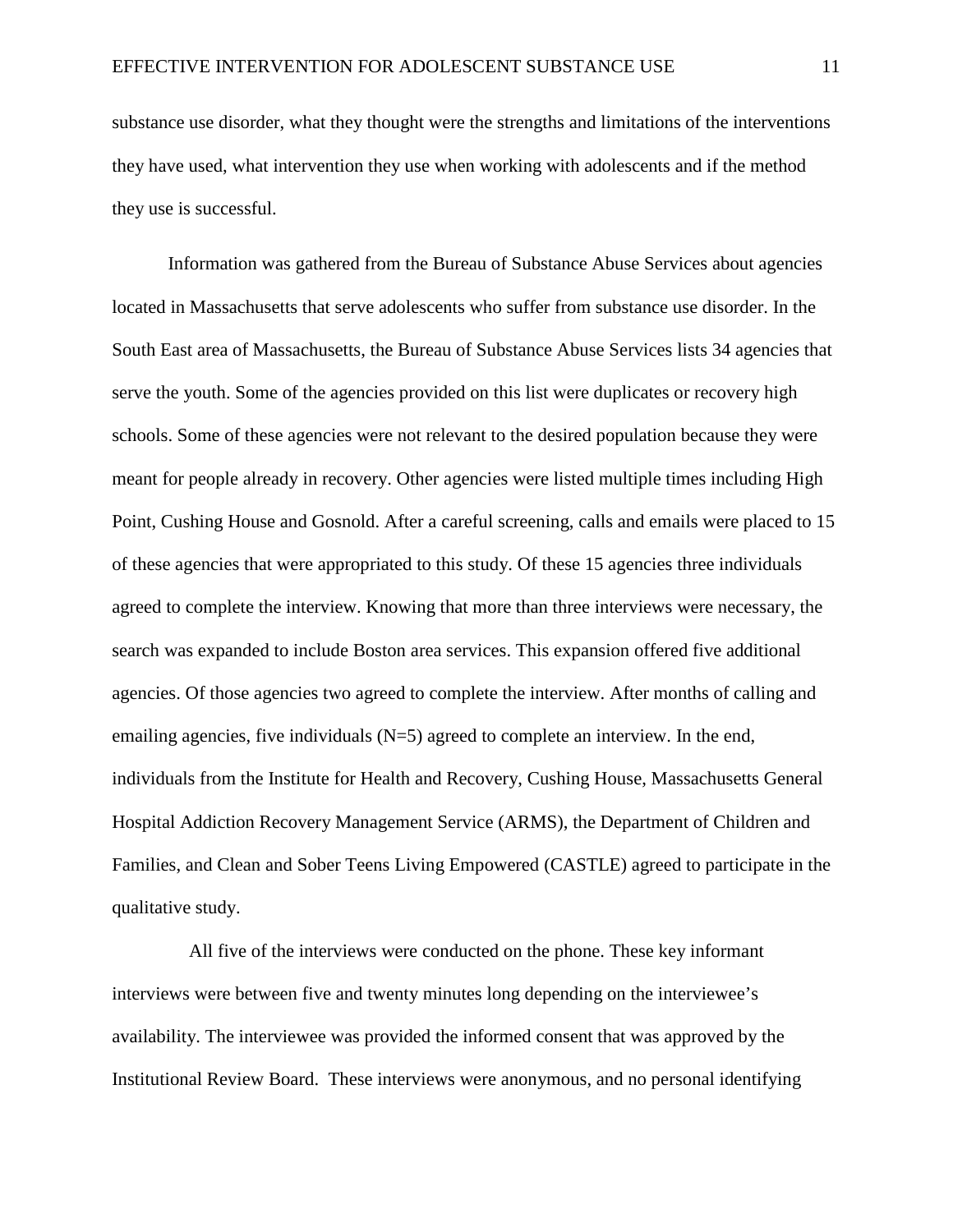information was asked. The interviews were not audio recorded. When the interviews were being conducted, notes we being written and then were transcribed into a word document immediately following the interview. The hand written notes were then shredded and discarded. The contents of these five key informant interviews were analyzed to compare the evidence-based interventions with the key informant interviews.

#### **Results**

Many professionals including social workers, psychiatrists, psychologists, mental health workers and doctors are trying to identify the most effective intervention for adolescents who are living with substance use disorder. One of the major issues these professionals are facing is that only a small percentage of adolescents who need treatment are receiving care. According to Bretton Engle and Mark Macgowen, a national study found that 9 percent of people aged 12-17 met the requirements for receiving the diagnosis of substance use disorder or dependence. Of that 9 percent, the national study showed that only 1.4 percent of all people 12 and older had received treatment in the past year. According to these statistics, approximately 1 out of every 10 individuals between the ages of 12 and 17 meet the criteria for substance use disorder or dependence. With only 1.4 percent of the population of individuals aged 12 and older receiving treatment it is apparent that improved interventions are needed. (2009).

One issue with substance use interventions among adolescents is that they tend to leave or quit before it is officially over. There are numerous and significant negative outcomes from adolescents who leave treatment including difficulty in school and work, violence, unfulfilling relationships and premature death (Gogel, Cavaleri, Gardin, & Wisdom, 2011). It is crucial to find effective interventions that are able to keep clients enrolled and active in the program until it ends. If professionals are able to keep individuals in treatment for longer periods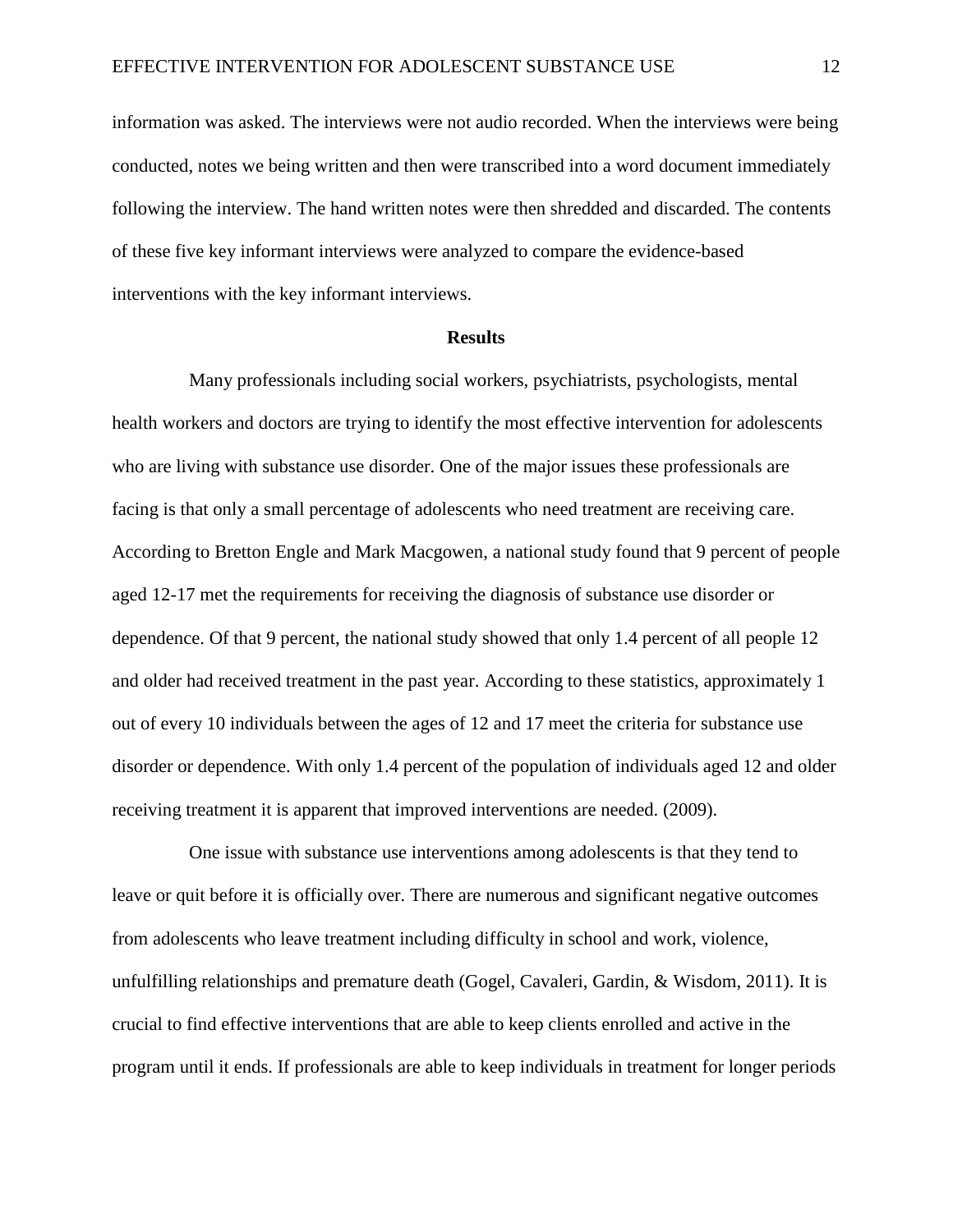of time it may prove to be beneficial to the success rates of most treatment options. This review includes multiple interventions for adolescents living with substance use disorder. The interventions include group treatment, family involvement in therapy, adolescent community reinforcement approach, motivational interviewing, residential facilities, and legal interventions (Gogel, Cavaleri, Gardin, & Wisdom, 2011).

# **Evidence Based Interventions Results**

When doing research on adolescents suffering from substance use disorder and the most effective intervention needed, a complete review of evidence based interventions which included the interventions gathered from the interviews with local agencies was included. These interventions include: Adolescent Community Reinforcement Approach, I-MAX Approach, Motivational Interviewing, Group Treatment and Family Treatment.

# **Adolescent - community reinforcement approach (A-CRA)**

A-CRA is an intervention that is used in the Massachusetts General Hospital ARMS program as well as the Institute for Health and Recovery. This intervention has been used to treat adolescents with substance use disorders as well as psychiatric disorders. A-CRA is a combination of cognitive behavioral therapy and family work. Community Reinforcement Approach was originally used to treat adults and was adopted to create A-CRA, which is now used to treat adolescents (Godley, 2007).

One of the major aspects of A-CRA is that it includes the adolescent's caregivers if the caregivers are willing and able to participate in the treatment plan. A-CRA is designed to help adolescents develop a reward plan and skills to encourage non-substance-using behaviors. The goal of this reward system is to increase the likelihood of the adolescent participating in activities that do not involve the use of substances (Godley, 2007).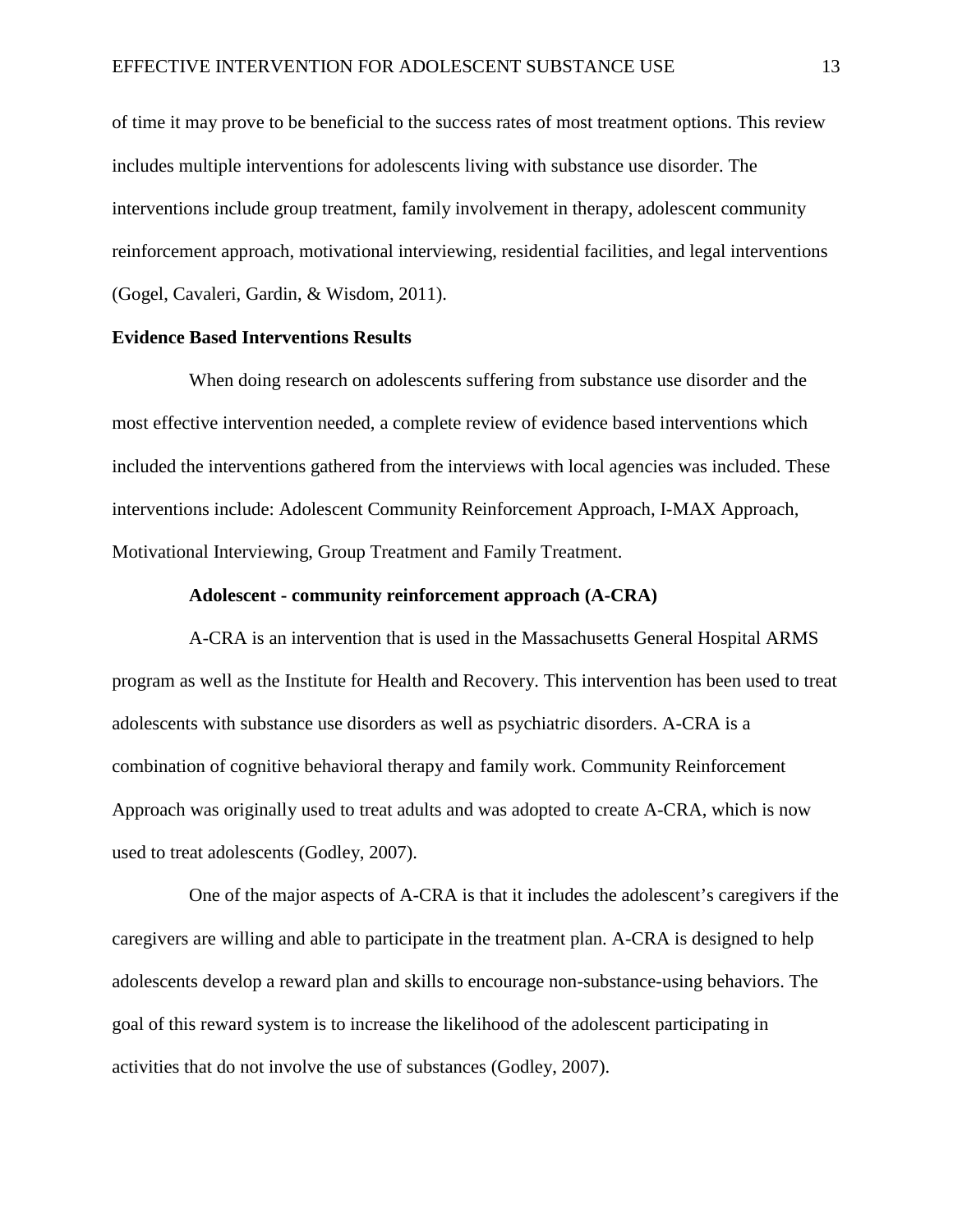When A-CRA was first developed it was used for adolescents who used marijuana. The randomized control study that it was primarily analyzed in proved that A-CRA was a cost effective intervention, which showed significant pre and post treatment results. With the combination of A-CRA and assertive continuing care (ACC) it was proven that it improved retention and longer-term abstinence. A study of 2,000 adolescents concluded that the use of A-CRA across 33 different sites worked well across different ethnic and gender groups (Godley, 2007).

In another study of 1,467 adolescents that focused on active participation in A-CRA, adolescents who received A-CRA treatment saw a decrease in their substance use which also correlated to a decrease in illegal activities. With hundreds of clinicians and supervisors being trained in A-CRA related procedures such as medication monitoring, analysis of substance use behaviors, relapse prevention, increasing social activities, caregiver skills, adolescent–caregiver relationship skills, problem solving, goal based counseling, anger management and communication skills, the ability to help individuals suffering from substance use disorder is becoming more manageable (Godley, 2007).

# **IMAX approach**

The IMAX approach, created by Dr. Joseph Shrand, has very little research conducted on its effectiveness. One of the most crucial aspects to the IMAX approach is the idea of respecting people. In many of his presentations as well as his website he asks the question "when is the last time you got angry at a person who was treating you with respect?" (Imax Approach, Dr. Shrand). When an individual feels respected, they feel as though they matter or that they are worth something.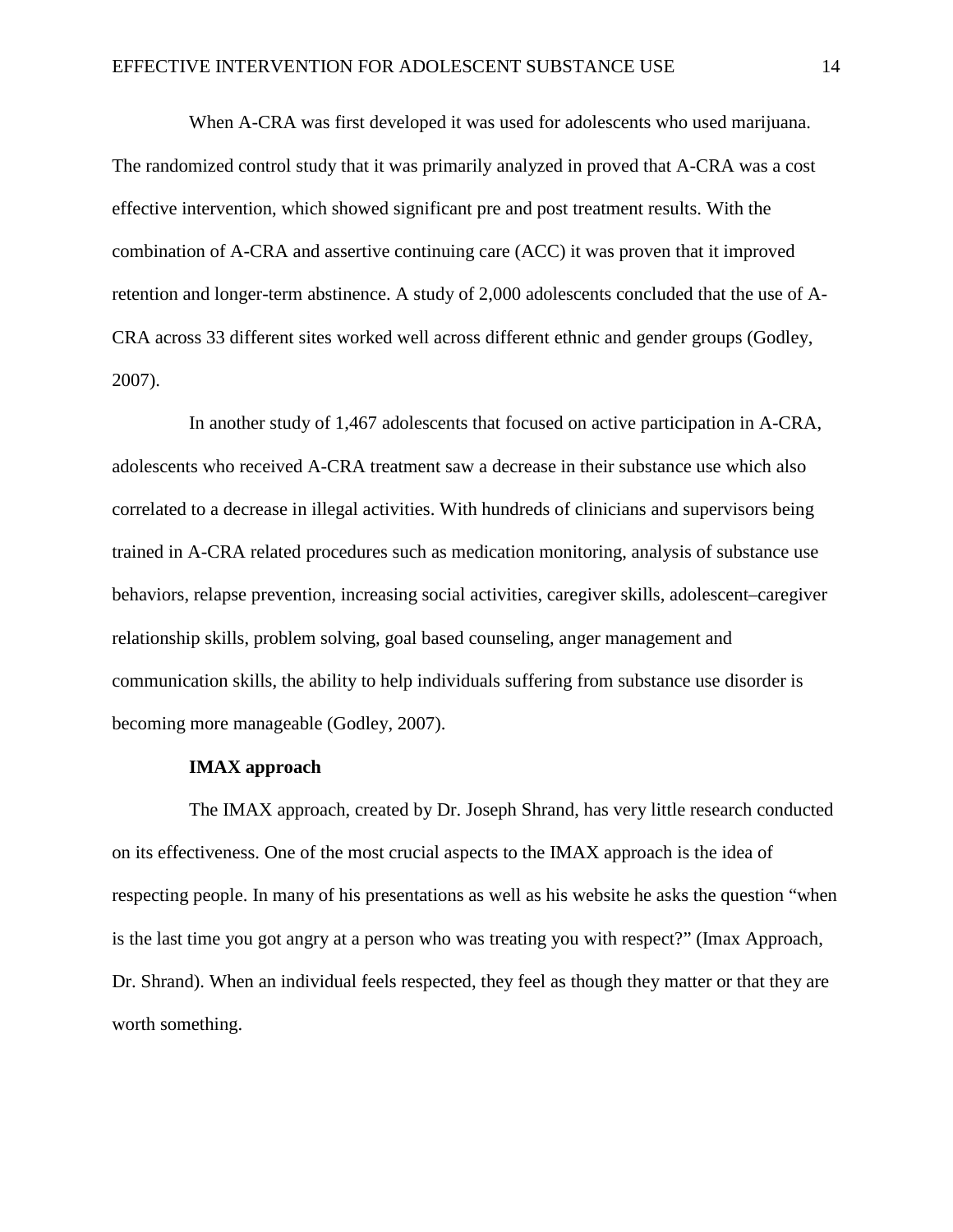The IMAX approach combines the theory of mind with attachment theory to create a type of compassion and understanding that can be used to treat adolescents suffering from substance use disorder. The idea of attachment and theory of mind are incorporated in the four main domains of the IMAX approach which are biology, social, home, and the identified client domain. This approach says that there is a connection between these four domains and how they can be used to treat adolescents suffering from substance use disorder. It allows a clinician or a worker at a treatment center to understand the adolescent from four different perspectives as opposed to only looking at them through the lens of substance abuser or addict (Imax Approach, Dr. Shrand).

As said before, there is very little research to be found about the IMAX approach but it has been used in the CASTLE treatment program, High Point Treatment Center's adolescent program, therefore there are some successes to this approach. Seeing future research on this approach would be necessary because it is evident that respect and understanding are crucial when working with adolescents suffering from substance use disorder (Imax Approach – Dr. Shrand).

#### **Motivational interviewing**

Motivational interviewing (MI) is another common intervention used for treating individuals with substance use disorders and has recently been adopted with promising results to be used with adolescents suffering from substance use disorder. Motivational interviewing is based on open ended questions, motivation and supporting individuals. Motivational interviewing is tied closely to the stages of change which includes pre-contemplation, contemplation, preparation, action, relapse, and maintenance (Flaherty, 2007).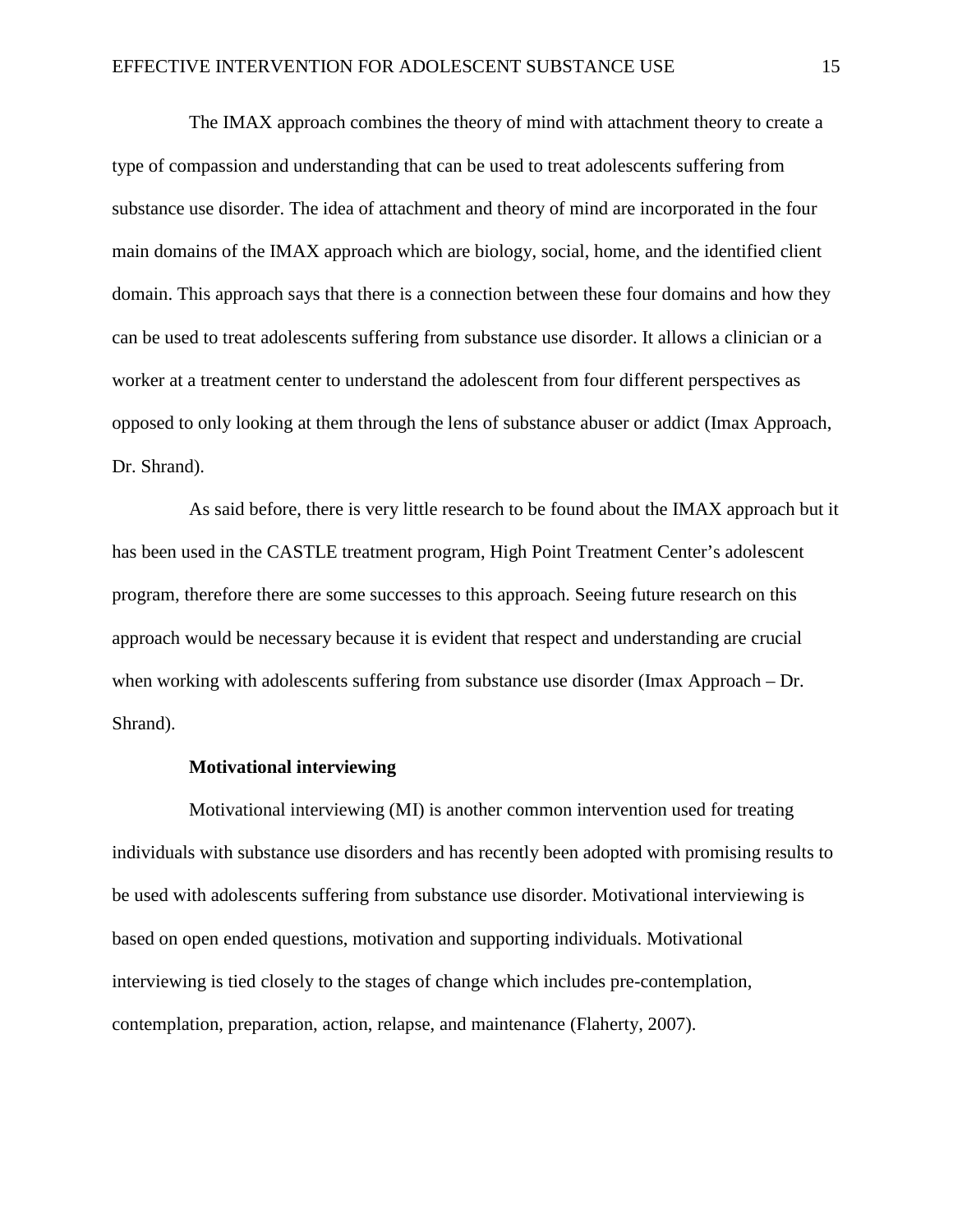One of the goals of MI is to reduce or eliminate the ambivalence individuals have in regard to staying sober. It is known that a strength of MI is that it is not a confrontational conversation between a worker and a client and instead more of a teamwork and supportive experience. Miller noticed that a lot of the resistance to staying sober was that the individual would resist the worker if they were being confrontational. Therefore while creating MI, Miller knew that this was something that needed to be changed about the current interventions (Flaherty, 2007). He noted that the reason he believes that MI works is because of the therapists' ability to be empathic and supportive as opposed to harsh and confrontational as well as the ability to provide techniques of offering resources and services to the adolescent when they need it. MI has been reviewed as being a very successful way for treating individuals with substance use disorder (Flaherty, 2007).

# **Group treatment**

The article *Adolescents' Perspectives on Strengths – Based Group Work and Group Cohesion in Residential Treatment for Substance Abuse* by Nicholas Harris, James Brazeau, Ashley Clarkson, Keith Brownlee and Edward Rawana shares insight of the effectiveness of group work among adolescent substance users. According to these authors, adolescent substance use is a problem that is associated with distress in psychological, emotional and psychosocial functions (Harris, 2012).

According to this article, group cohesion is when the individuals in a group feel a sense of belonging and acceptance amongst their peers (Harris, 2012). Similar to a therapeutic alliance in individual therapy, group cohesion helps with client satisfaction and success, which reduces the program dropout rates. Client age has an impact on the success of group work and is most successful among younger populations (Harris, 2012).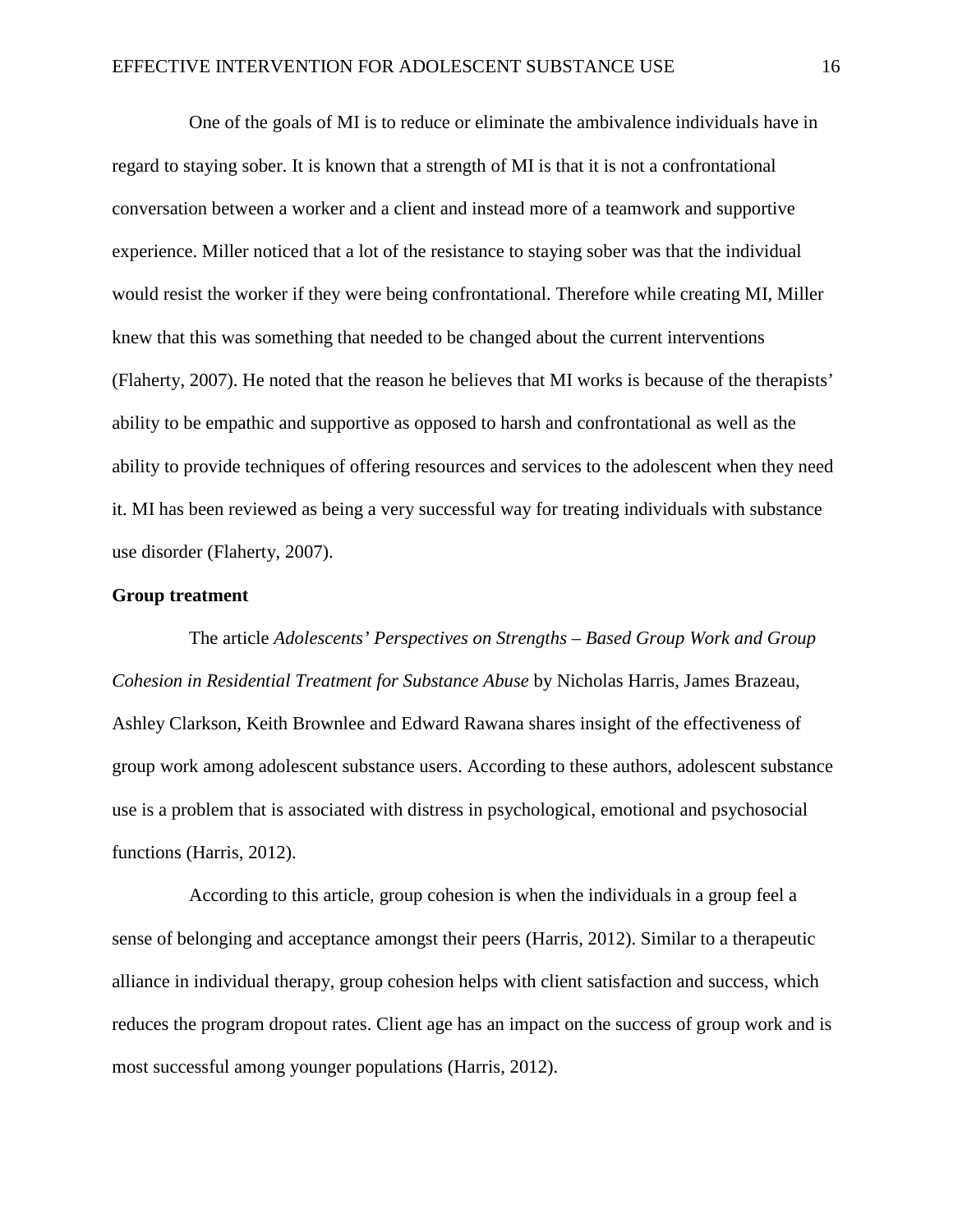Strengths-based work has the fundamental assumption that all individuals have strengths. This article's application of strengths-based therapy uses the individual's strengths to help minimize problematic behaviors and improve general functioning. It is believed that through a strengths-based approach the individuals involved in group therapy will be able to experience group cohesion and successful treatment (Harris, 2012).

For this study, the facilitators developed a strengths-based program for adolescents with substance use disorder that is based on cognitive behavioral therapy. This version of group therapy included a sequential process that taught the adolescents about the importance of strengths. It had the adolescents identify their strengths, help others identify their strengths, work on developing their strengths, work as a group to understand how their strengths can be used in terms of their substance use disorder as well as work with the group to understand how their strengths can be used at home to cope with their substance use disorder (Harris, 2012).

In order to understand the adolescents' perspectives on how strengths-based techniques increase or decrease group cohesion, a qualitative analysis was completed. Group cohesion includes the relationships between members, members and therapists and members relationships with the group. Because there were three relationships that were included the facilitators strived to get the adolescents' perspective on all three (Harris, 2012).

This study, based in Canada, consists of adolescents who completed a 5-week residential program that had a strengths-based therapy approach and who were invited to complete a qualitative interview. There were a total of 40 adolescents who were invited to participate in this study and 36 of them agreed. The groups ranged in size from 6 to 8 and the study included 18 males and 18 females. The ages of these adolescents ranged from 15 to 18 years old. The individuals in this study used a variety of different drugs over 90 days before they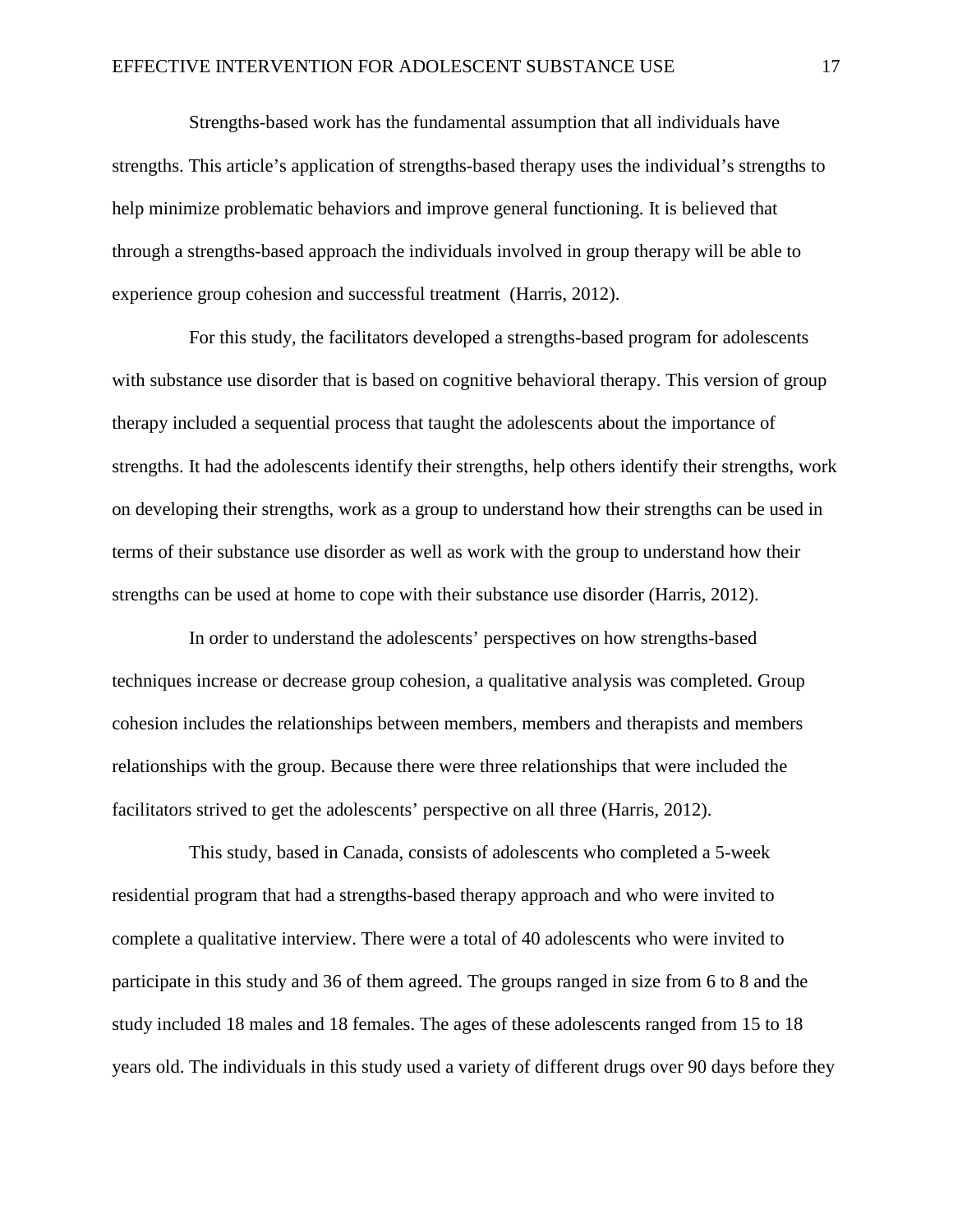entered treatment. 63.8 percent or 23 of them used alcohol, 55.6 percent or 20 of them had used marijuana, 25 percent or 9 of them had used cocaine, 22.2 percent or 8 of them had used hallucinogens, 11.1 percent or 4 of them had used amphetamines, 8.3 percent or 3 of them had used benzodiazepines, 8.3 percent or 3 of them had used over the counter codeine preparations and 5.6 percent or 2 of them had used inhalants (Harris, 2012).

At the end of their stay at the residential strengths-based treatment program, the individuals participated in interviews that had numerous open-ended questions that were meant to evaluate the adolescent's perspective of the strengths-based approach and group cohesion. The interviews were conducted by caseworkers who had good relationships with the individuals to ensure that they felt comfortable. They used thematic analysis to interpret the results of the interviews (Harris, 2012).

The theme that was most discussed by the individuals was the interaction between themselves and the other members of the groups. Many of the members of the groups felt that helping each other identify their strengths allowed them to have positive and healthy relationships with other group members. Some of the individuals described that when their peers would tell them a strength that they thought they possess, it would make them feel better about themselves. This consideration would make that person want to tell their peer about a strength they thought their peer had as well. The second most talked about theme was their interaction between themselves and the group as a whole. Multiple people reported that by identifying each other's strengths a positive environment was created amongst the group. Many participants said they felt a sense of belonging when they were with the group. The least discussed theme was about their interactions between themselves and group facilitators. Since the facilitators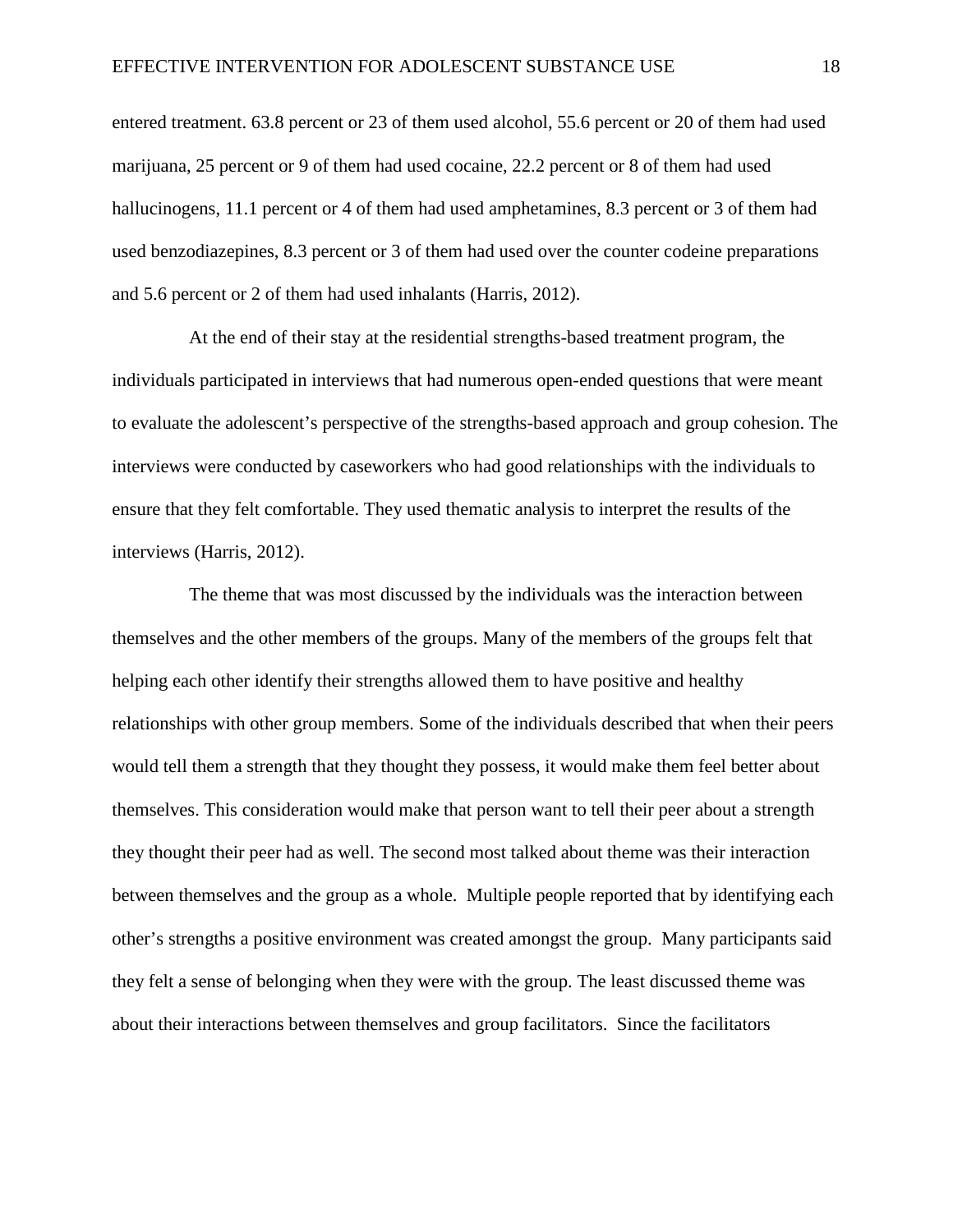discussed the importance of strengths and positivity they were able to develop a therapeutic relationship with them (Harris, 2012).

The adolescents found that working in this group early in treatment was beneficial to their recovery because they were able to find similarities among themselves. Due to the positive and strength-based approach of this group, the adolescents found that they were more likely to participate. Some of the individuals who had debated leaving treatment early reported that they did not because of the relationships they formed with the members and counselors. Although there needs to be future work and research done to determine the overall effectiveness of this intervention it is important to acknowledge that these individuals found that a strengths-based approach to group therapy increased the group cohesion and the likelihood of them attending the group regularly (Harris, 2012).

# **Family treatment**

Research says that the inclusion of family members and family based therapy is an intervention that has been gaining more popularity over the years. Based on research, psychoeducation, cognitive behavioral therapy and group therapy have been the most popular ways to treat substance use. It has been found that the inclusion of family members in substance use treatment has increased the short-term and long-term outcomes for both individuals and their families (Matheson & Lukic, 2011).

Vanguard, an outpatient adolescent treatment program, is based on family systems theory, structural family therapy and psychoeducation. Each of the adolescents attends the individual therapy sessions as well as attending individual family therapy and group family therapy. This program serves individuals between the ages of 14 and 24. Normally there are anywhere between 10 to 12 active clients per group. When attendance increases the program will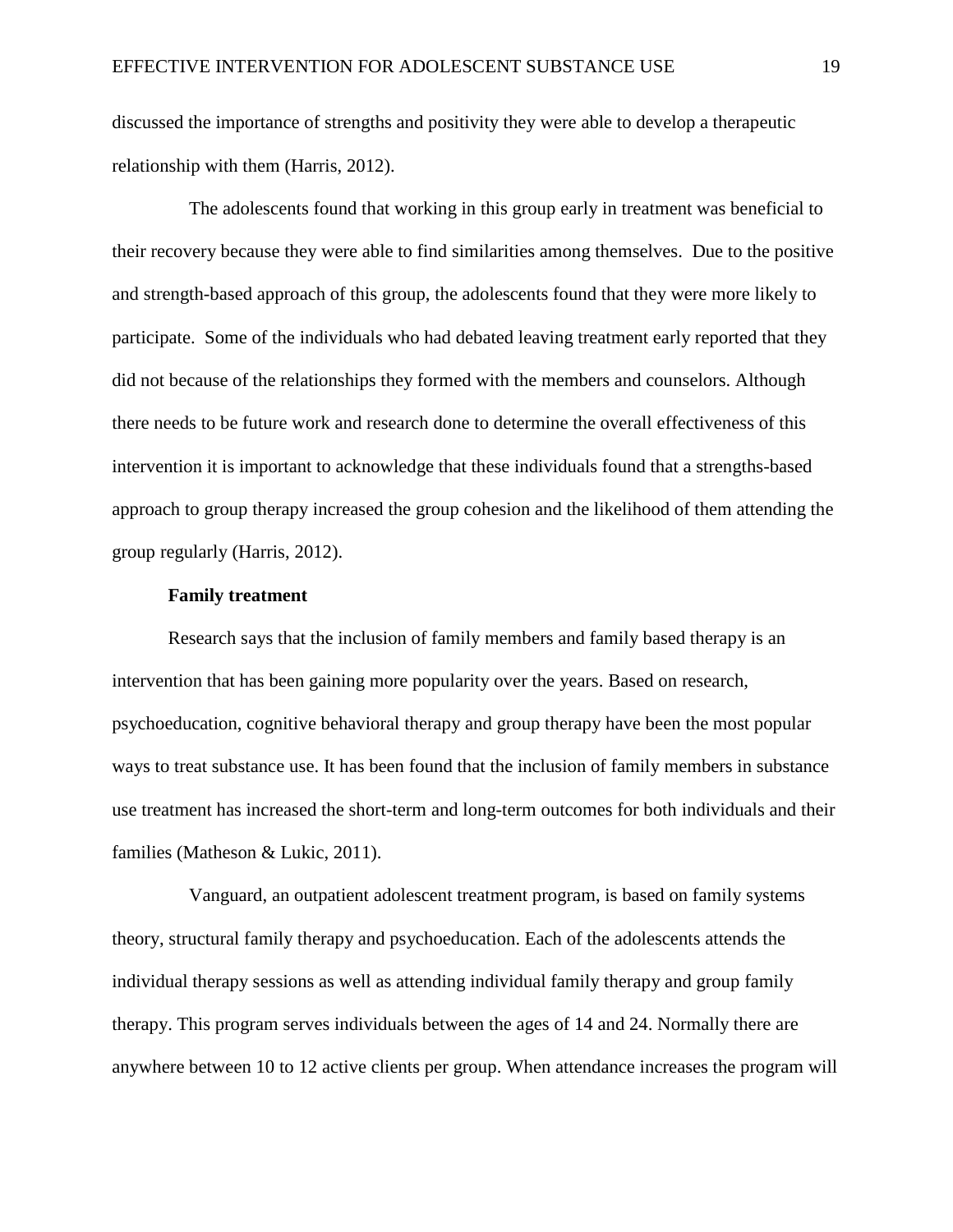break into separate groups based on their ages so the staff is able to offer developmentally appropriate groups. Most clients who join this program start with the intensive outpatient program which requires nine hours of treatment per week as well as at least one random drug test on site. The staff will meet weekly to discuss whether or not clients need to remain in the intensive outpatient program or if they can switch to the outpatient program. The outpatient program is designed to decrease the individual and family's dependence on the program. These clients will meet 3 to 6 hours a week instead of the intensive outpatient program's 9 hours a week. Clients often see the transition from intensive outpatient treatment to outpatient treatment as a reward and will work hard to reach the day when they no longer have to attend treatment. This treatment is designed to last 3 months but can be extended if the client's goals have not been met in the 3-month period (Matheson & Lukic, 2011).

Family involvement in an adolescent's substance use treatment reduces the chances for relapse as well as increases the likelihood of long-term recovery. For this program, at least one family member is expected to be present at the intake meeting with the adolescent. Although parent participation can sometimes be difficult, they have found that the more opportunities become available for their involvement the more likely they begin to see the importance of their involvement and actually want to participate (Matheson & Lukic, 2011).

Multifamily group therapy is one of the options offered to the families. At Vanguard they have a 15-week program and each week they cover a certain topic. This allows the family to receive psychoeducation as well as participate in group therapy. Researchers have proven that psychoeducation is an important aspect of substance use treatment because many family members and the individuals themselves are not always aware of what their substance use really means (Matheson & Lukic, 2011).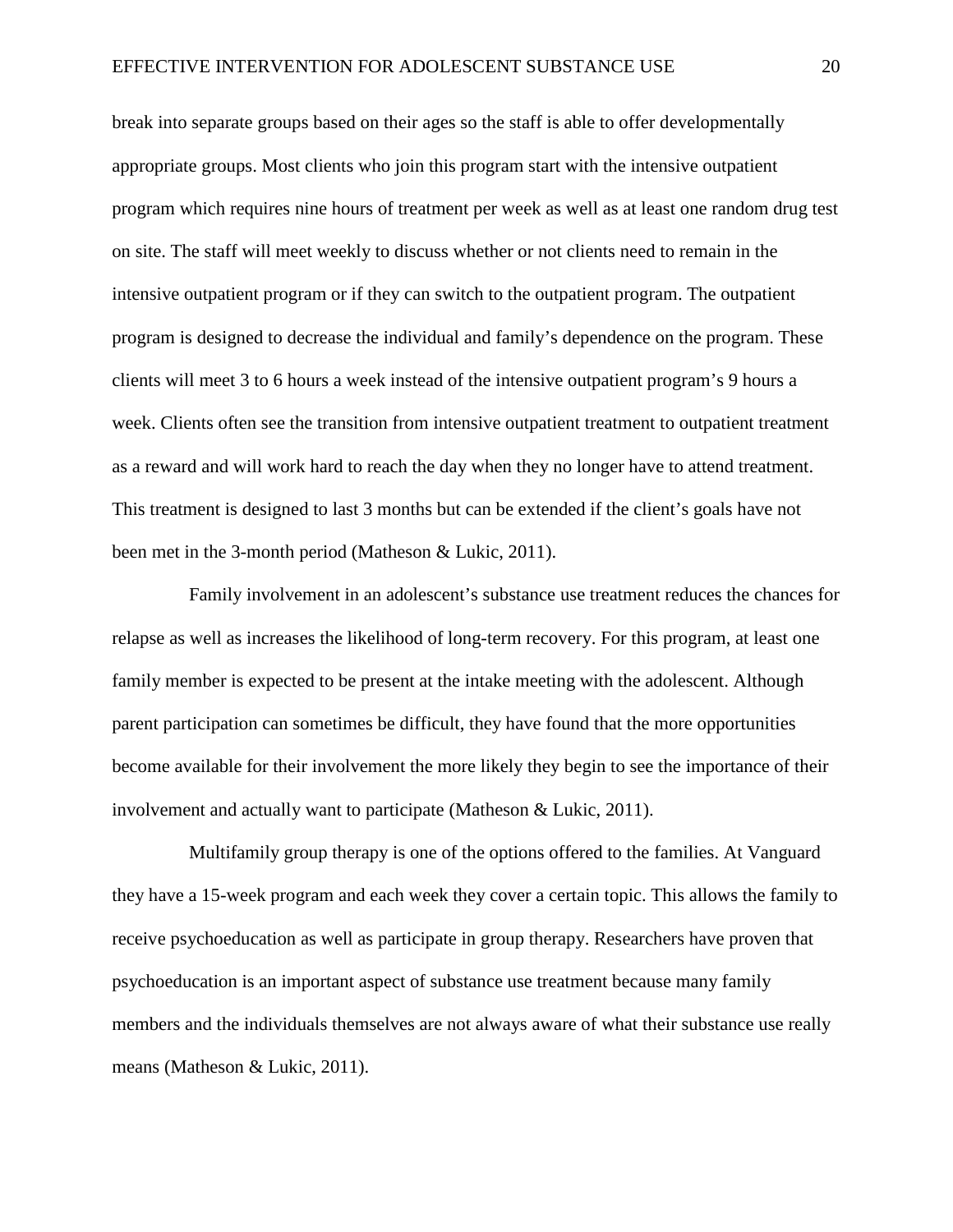Individual family therapy is used so that issues, which arise within multifamily group therapy, can be addressed individually. Along with individual family therapy, the adolescent receives individual group therapy and individual therapy. By allowing both the family and the individual to recover, researchers have noticed an increase in the long-term recovery of these individuals (Matheson & Lukic, 2011).

Similar to the previous discussion on group therapy, it is known that individual group therapy is effective and beneficial to an adolescent's substance use treatment. An expert on family therapy runs the groups with an individual with real life substance use experience. The adolescent individual also receives weekly therapy so that they are able to discuss any issues that they do not feel comfortable bringing up in front of their families or group members (Matheson & Lukic, 2011).

# **Key Informant Interview Results**

The individuals who were interviewed worked in a wide variety of agencies that served adolescents with substance use disorder. Because there is limited research done for adolescents with substance use disorder, it was important to look at a variety of services and systems that these individuals interact with. It was interesting to hear the different perspectives and experiences of the interviewees of the five different agencies. The five individuals that were interviewed worked in agencies including the Institute for Health and Recovery, Cushing House, Massachusetts General Hospital Addiction Recovery Management Service (ARMS), the Department of Children and Families, and Clean and Sober Teens Living Empowered (CASTLE). The Institute for Health and Recovery works with individuals on a wide variety of services and is funded by the Bureau of Substance Abuse Services to offer case management and community based services to adolescents in need of substance use treatment. (Youth and Young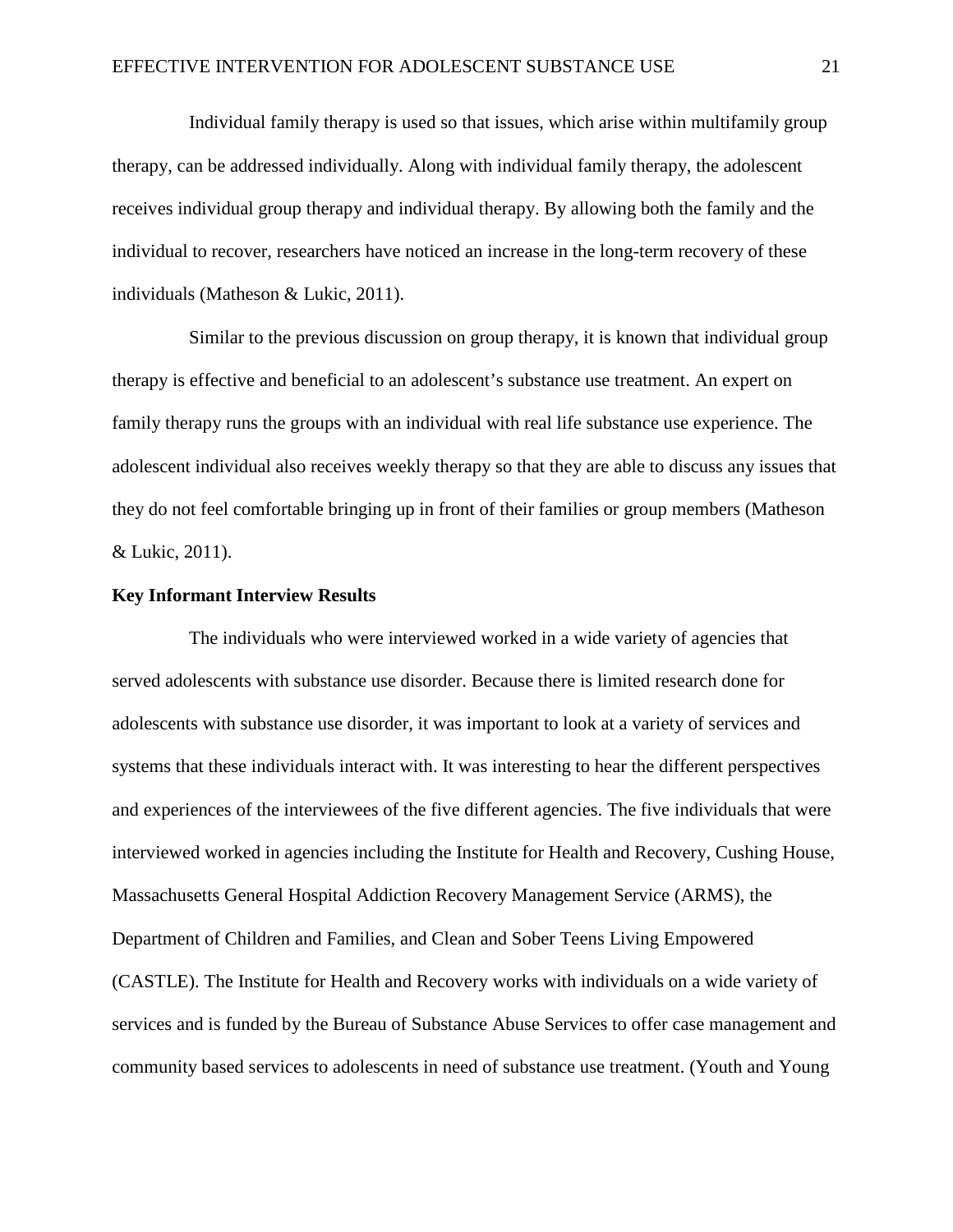Adult-IHR, 2014) The Cushing Houses is a program offered by the Gavin Foundation. The Cushing Houses offer two residential programs for adolescents coping with substance use disorder. One of the residential programs is for males and the other is for females. (Cushing Houses – Gavin Foundation) Massachusetts General Hospital ARMS program is an outpatient program that works directly with the Massachusetts General Hospital providing support to adolescents with substance use disorder and their families. (Addiction Recovery Management Services) The Department of Children and Families (DCF) works to promote and build a safe and strong system for protecting children and families. The Department of Children and Families offers numerous services but one of the services provided is case management services where some of the workers strive to help adolescents with substance use disorder. (Department of Children and Families) The CASTLE program of Brockton, Massachusetts is a short-term treatment program for individuals with substance use disorder that focuses on prevention, treatment and abstinence (Castle).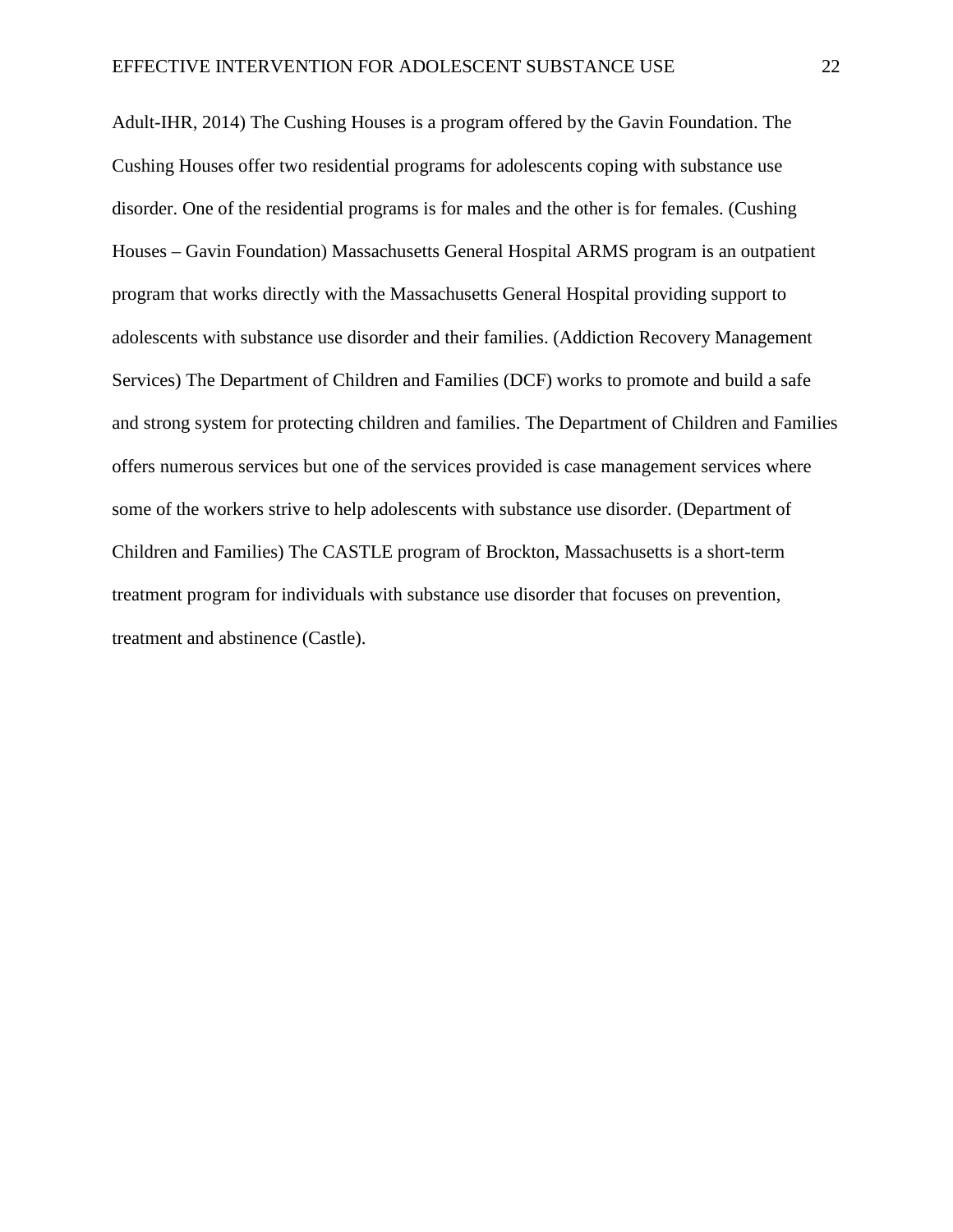Table 4 illustrates agencies that were interviewed including the intervention(s) and

their strengths, limitations, effectiveness and location.

| <b>Agency</b>               | <b>Intervention</b> | Successful?  | <b>Limitations</b> | <b>Strengths</b> | Location   |
|-----------------------------|---------------------|--------------|--------------------|------------------|------------|
| <b>Institute for Health</b> | Adolescent          | Yes          | <b>Not</b>         | <b>Includes</b>  | Cambridge, |
| and Recovery                | Community           |              | applicable to      | family and       | <b>MA</b>  |
|                             | Reinforcement       |              | adolescents        | provides         |            |
|                             | Approach and        |              | with mental        | skill            |            |
|                             | Assertive           |              | health             | building         |            |
|                             | Continuing          |              | disorders          |                  |            |
|                             | Care                |              |                    |                  |            |
| <b>Cushing House</b>        | Residential         | Sometimes    | Client has to      | Incorporates     | Boston,    |
|                             | Treatment           |              | be motivated       | multiple         | <b>MA</b>  |
|                             | Facility            |              | for it to          | interventions    |            |
|                             | <i>(outpatient</i>  |              | work               | (inpatient,      |            |
|                             | and inpatient       |              |                    | outpatient,      |            |
|                             | groups, family      |              |                    | groups,          |            |
|                             | groups, life        |              |                    | family, etc.)    |            |
|                             | skills training     |              |                    |                  |            |
|                             | and individual      |              |                    |                  |            |
|                             | therapy)            |              |                    |                  |            |
| Massachusetts               | Adolescent          | Yes          | <b>Not</b>         | <b>Engages</b>   | Boston,    |
| General Hospital            | Community           |              | applicable if      | adolescents      | <b>MA</b>  |
| <b>Addiction</b>            | Reinforcement       |              | adolescent         | who are          |            |
| Recovery                    | Approach            |              | has a mental       | typically        |            |
| Management                  |                     |              | health             | difficult to     |            |
| <b>Services</b>             |                     |              | disorder           | engage           |            |
| Department of               | Community           | If the       | Works for          | <b>Scares</b>    | Southeast  |
| Children and                | based               | adolescent   | some, others       | adolescent       | Area       |
| Families                    | interventions,      | wants it and | will relapse       | (scare tactic)   |            |
|                             | legal               | depending    | immediately        |                  |            |
|                             | interventions,      | on the       | after              |                  |            |
|                             | motivational        | individual   | treatment          |                  |            |
|                             | interviewing        |              |                    |                  |            |
| Clean and Sober             | <b>IMAX</b>         | Yes          | Doesn't            | <b>Includes</b>  | Brockton,  |
| <b>Teens Living</b>         | Approach            |              | work for           | adolescent,      | <b>MA</b>  |
| Empowered                   |                     |              | absolutely         | home, social     |            |
|                             |                     |              | everybody          | environment      |            |
|                             |                     |              |                    | and biology      |            |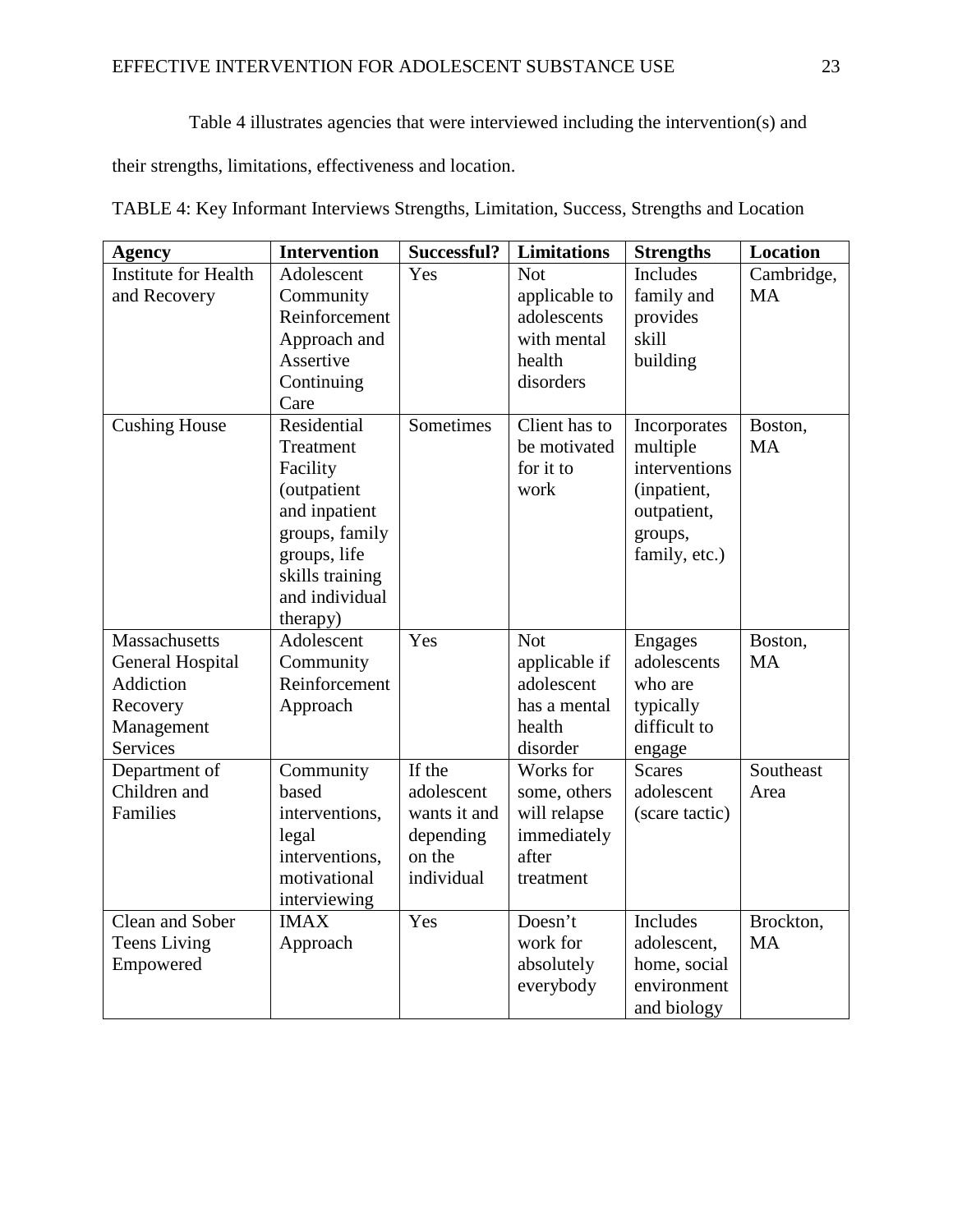# **Institute for health and recovery**

The Institute for Health and Recovery serves individuals between the ages of 11 and 24 within their program. This program works with youth and young adult services and because of this they tend to serve a wider range of individuals. The Institute for Health and Recovery uses an adolescent community reinforcement approach (A-CRA) paired with continuing care and case management, which is known as assertive continuing care (Institute for Health and Recovery, personal communication, November 2015).

The individual at the Institute for Health and Recovery believed that this was a successful method because it had been used for eight or nine years. This intervention was also viewed as successful because it promoted positive skill building and helped adolescents learn how to enjoy their lives while maintaining sobriety. The major focus of their intervention was to focus on learning a happy, enjoyable, and safe way to live their life by incorporating improved communication with family, teachers and friends as well as learning coping and problem solving skills. One of the setbacks of this intervention that the interviewee disclosed was that it "obviously doesn't work for everyone" (Institute for Health and Recovery, personal communication, November 2015). Another criticism that the interviewee mentioned about A-CRA and the assertive continuing care services that they offer is that adolescents with significant mental health disorders are not as successful with this program because it is not deigned for cooccurring disorders (Institute for Health and Recovery, personal communication, November 2015).

When asked if this interviewee used other approaches or interventions for adolescents with substance use disorder, the interviewee said that she generally supervises the other clinicians who use a variety of methods to work with the individuals. She said that similar to any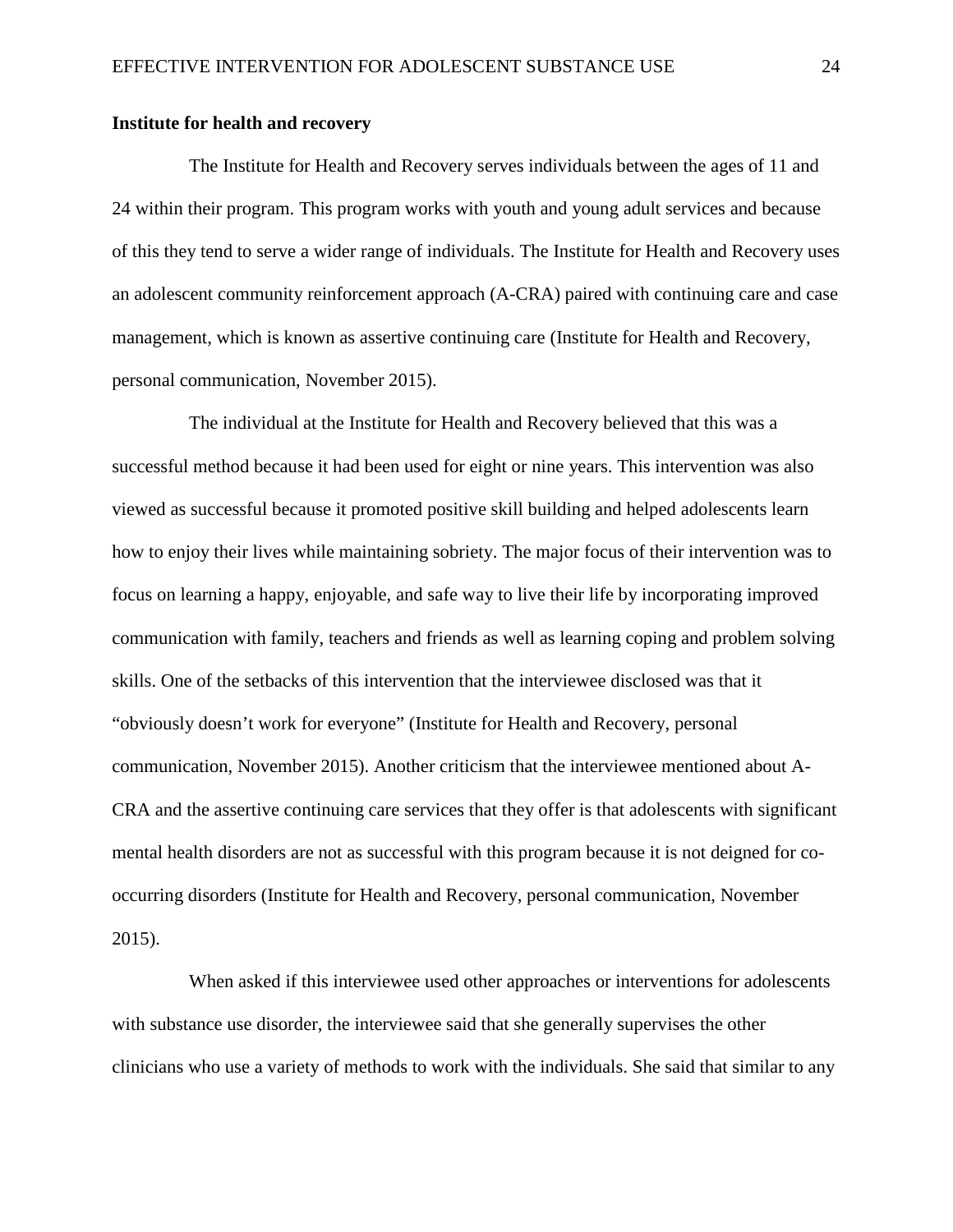diagnosis, whether it be substance use disorder or homelessness, different individuals respond to different interventions. Some of the difficulties that the interviewee from the Institute for Health and Recovery mentioned in terms of working with adolescents as opposed to adults is that you are working with individuals who are difficult to engage and who are trying to become more independent. While working with these individuals who are trying to achieve their independence you are also trying to incorporate their family members. Balancing the needs and desires of the adolescent with the needs and desires of the adult family members can cause difficulties in the treatment of substance use disorder for adolescents. Overall, the interviewee felt that there is always room for improvements when it comes to interventions for individuals but given the current research this interviewee believes that A-CRA combined with assertive continuing care services is an effective way to treat adolescents suffering from substance use disorder (Institute for Health and Recovery, personal communication, November 2015).

#### **Cushing house**

The Cushing House program works with individuals between the ages of 16 and 20 years old. Since this is a residential program there are certain rules and guidelines they have to follow in regards to the genders and ages of the individuals in the houses. The Cushing House program incorporates a variety of different interventions. This program offers outpatient groups, inpatient groups, family groups, life skills training and individual therapy (Cushing House, personal communication, December, 2015).

When asked if this program was successful the interviewee from the Cushing House program responded bluntly with "if they want it [to be]" (Cushing House, personal communication, December 2015). This individual mentioned that with proper and open communication, individuals are able to get what they want and need out of the program. One of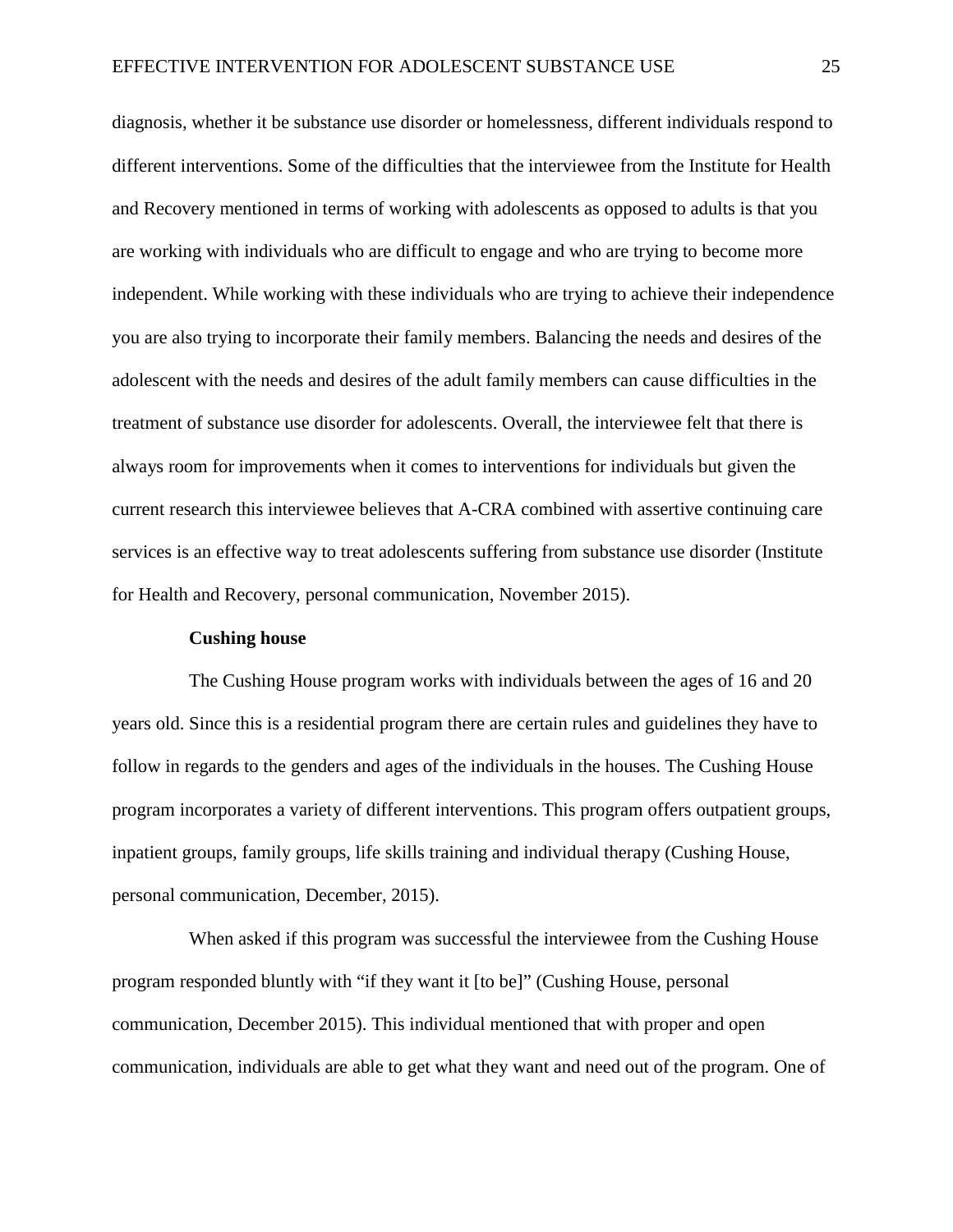the setbacks mentioned was that if the individual is not motivated to stay sober on their own or did not have the desire to get sober then the program would not be successful. The interviewee thinks this is true of most substance use disorder recovery interventions available (Cushing House, personal communication, December, 2015).

The interviewee from the Cushing House program felt very strongly about the difference in treating adolescents and adults. When working with adolescents, they are much more defiant. Adolescents also tend to be close-minded and think they are invincible. With an adolescent, they have only lived a very small portion of the average life and they tend to not have experienced subsequent consequences of their disorder in comparison to adults. Adolescents do not necessarily realize that their substance use affects not only their life but also the lives of the individuals around them and that is why incorporating their families and family therapy was important to the Cushing House. By the end of the interview, the interviewee from the Cushing House program said that although this was the only intervention she had used, she felt it was effective and successful for those who had the desire necessary to complete the program (Cushing House, personal communication, December, 2015).

#### **Massachusetts general hospital addiction recovery management services**

The Massachusetts General Hospital ARMS program typically works with individuals who are younger than 18. Similar to the Institute for Health and Recovery, they use the adolescent community reinforcement approach. They think this is successful in the sense that it helps to engage adolescents who are generally difficult to engage by allowing them to choose their own goals. With that thought process in mind, the adolescent will be more likely and more motivated to work towards the completion of their goal. Other programs tend to have distinct, strict outlined goals while this program allows the individual to choose what they want to work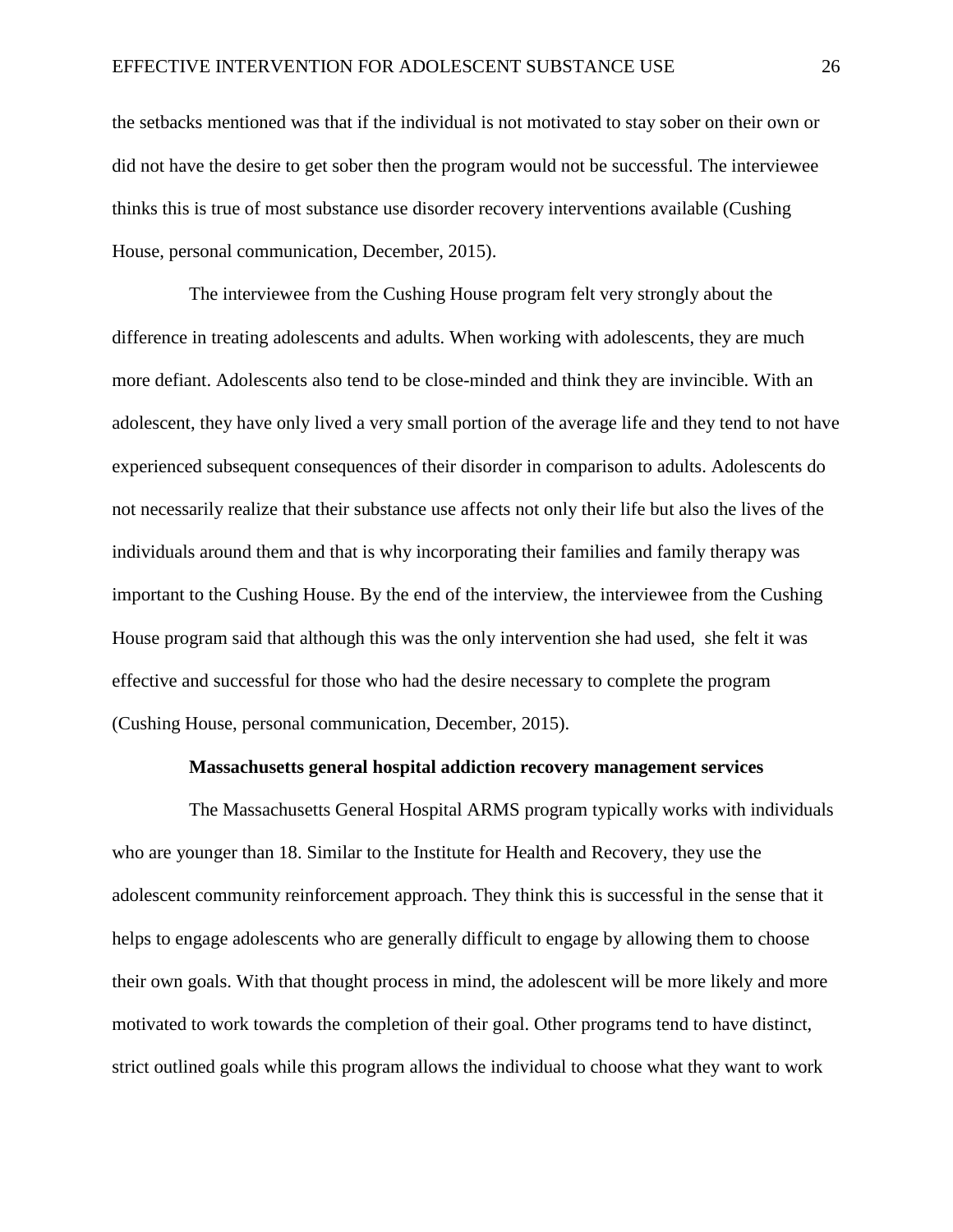toward. This program allows the adolescent to develop and learn new and different skills that they may not have already known (Massachusetts General Hospital Addiction Recovery Management Services, personal communication, November 2015).

In previous workplaces, as well as Massachusetts General Hospital ARMS, the interviewee has used cognitive behavioral therapy specifically with individuals who have cooccurring disorders including depression and anxiety. This interviewee, as well as other staff they work with, have also incorporated motivational interviewing as a general style of interacting with clients as well as incorporating skills regarding "rolling with resistance" and avoiding arguing (Massachusetts General Hospital Addiction Recovery Management Services, personal communication, November 2015).

The interviewee from the Massachusetts General Hospital ARMS program believes that interventions should differ drastically between adults and adolescents because they are at different stages in development. Some of the difficulties that were outlined from the Massachusetts General Hospital ARMS program were that there are often more systems involved when working with adolescents. When a program is working with an adolescent they are also working with the individual's family, which is why they believe that systems and family work is crucial to working with adolescents. When the family is involved and active in the adolescent's recovery, the adolescent is more likely to be successful. Although adolescents tend to come with fewer negative consequences, they also come with less motivation to do the work and have the idea that substance use is glorified and exciting. With the drinking age being 21 and individuals starting to use at younger ages, adolescents think it is "cool" to drink or smoke marijuana but unfortunately the adolescent does not see the consequence substance use entails (Table 1b). When concluding this interview, the interviewee stated that when reviewing and analyzing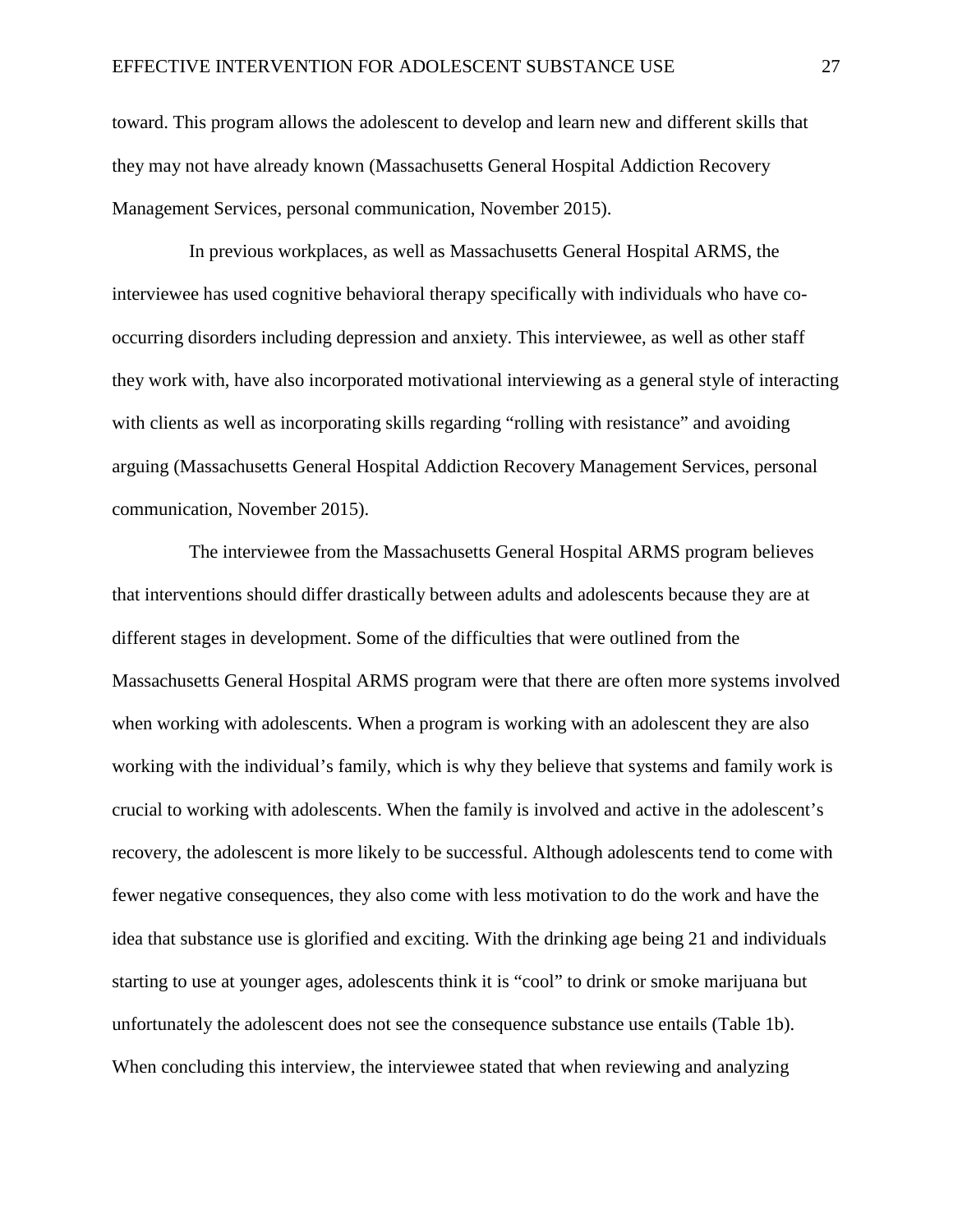evidence-based treatments it is apparent that they are all doing the same types of interventions. They argued that something is missing from these treatment programs and interventions if there are still thousands and thousands of adolescents who are still suffering and dying from substance use disorder. Regardless of this statement, they still believe that this program can be effective, but that it is necessary to not stop here and think of these interventions as the end all be all of interventions and instead continue to research, analyze and review interventions until less and less adolescents have to suffer from substance use disorder (Massachusetts General Hospital Addiction Recovery Management Services, personal communication, November 2015).

# **Department of children and families**

Interviewing a Department of Children and Families (DCF) worker allowed me to gain another perspective on interventions being offered to adolescents suffering from substance use disorder. DCF defines an adolescent as someone who is going through puberty up until his or her 18<sup>th</sup> birthday. Since DCF is not a substance use disorder specific treatment center, they have different interventions from those some would consider the "normal intervention" (Department of Children and Families, personal communication, January 2016).

The DCF social worker that was interviewed worked individually with adolescents who are suffering from substance use disorder. The intervention that is most commonly used is community based interventions and motivational interviewing. They try to gain a positive rapport with the adolescent so the adolescent knows that they are not alone and instead their treatment is a team effort. The DCF social worker believed this intervention to be a successful technique if there was evidence of good collaboration with the adolescent and their supporting team as well. One of the setbacks that this social worker has experienced involve adolescents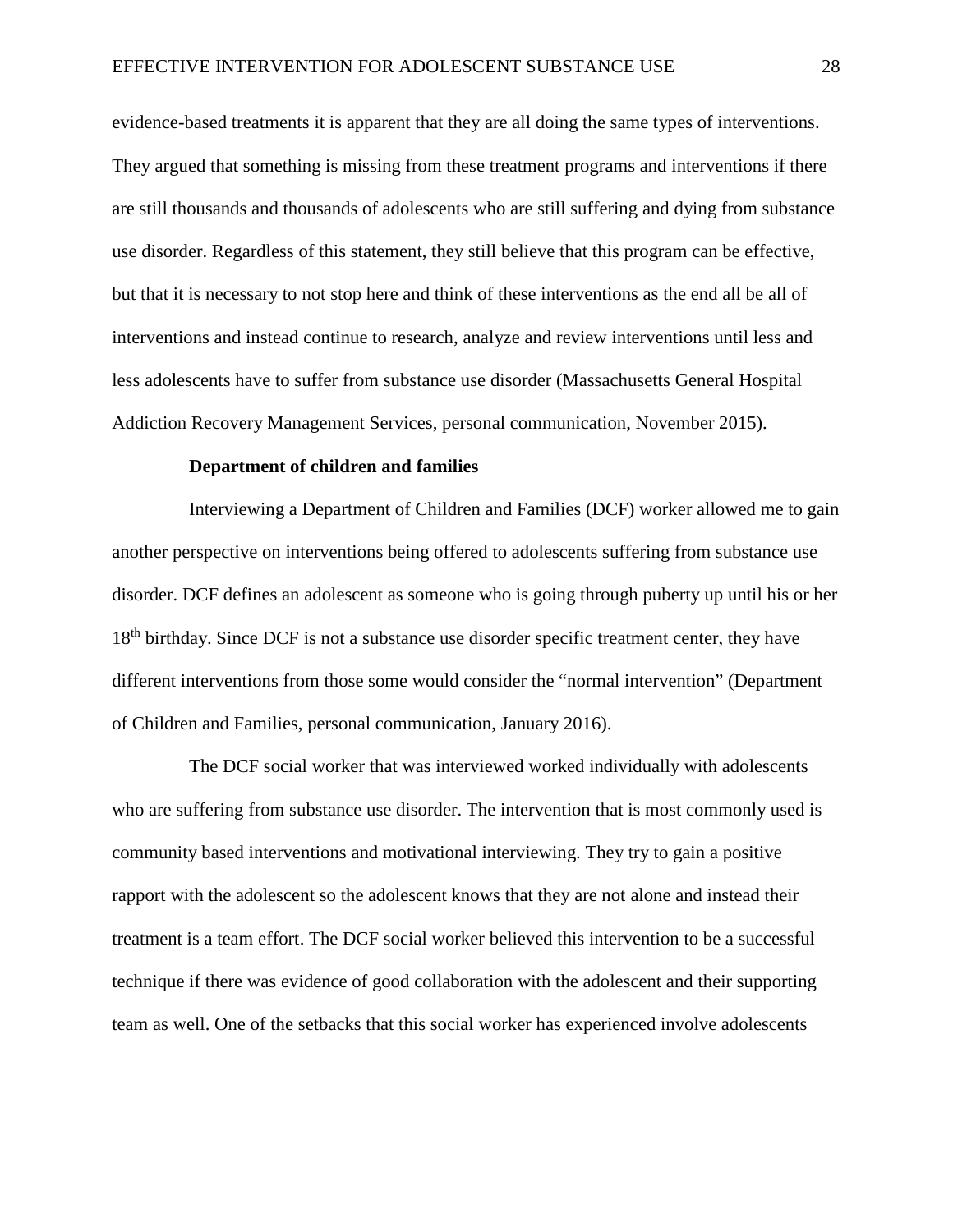who do not have positive support to help them with the community-based interventions (Department of Children and Families, personal communication, January 2016).

Another intervention that the social worker has used with adolescents suffering from substance use disorder is legal intervention involving probation. When the adolescent is involved with the court system they are sometimes mandated to participate in treatment even though the services are generally voluntary. Working with adolescents who are reluctantly placed in a treatment program where they feel like they do not have a choice can cause tension and frustration for the adolescent. According to this social worker, they found that for some adolescent clients, when the court system was involved they would remain sober to stay out of jail, but when the court system was no longer involved they would go back to using the substance again. This DCF worker felt that legal intervention was a "temporary fix" for the adolescent and that it did not provide them with the tools and support necessary to remain sober throughout the rest of their life (Department of Children and Families, personal communication, January 2016).

The DCF worker identified that there is a difference in working with adolescents suffering from substance use disorder and adults who suffer from substance use disorder. She said that adolescents are still developing physically and mentally while they are trying to develop a sense of who they are. This idea correlates with Erik Erikson's stages of development and how an adolescent is still trying to figure out their identity and their sense of self (Department of Children and Families, personal communication, January 2016).

When asked what they thought the most effective intervention for an adolescent suffering from substance use disorder would be she responded that it would have to incorporate "the needs and wants of the adolescent while working collaboratively with the adolescents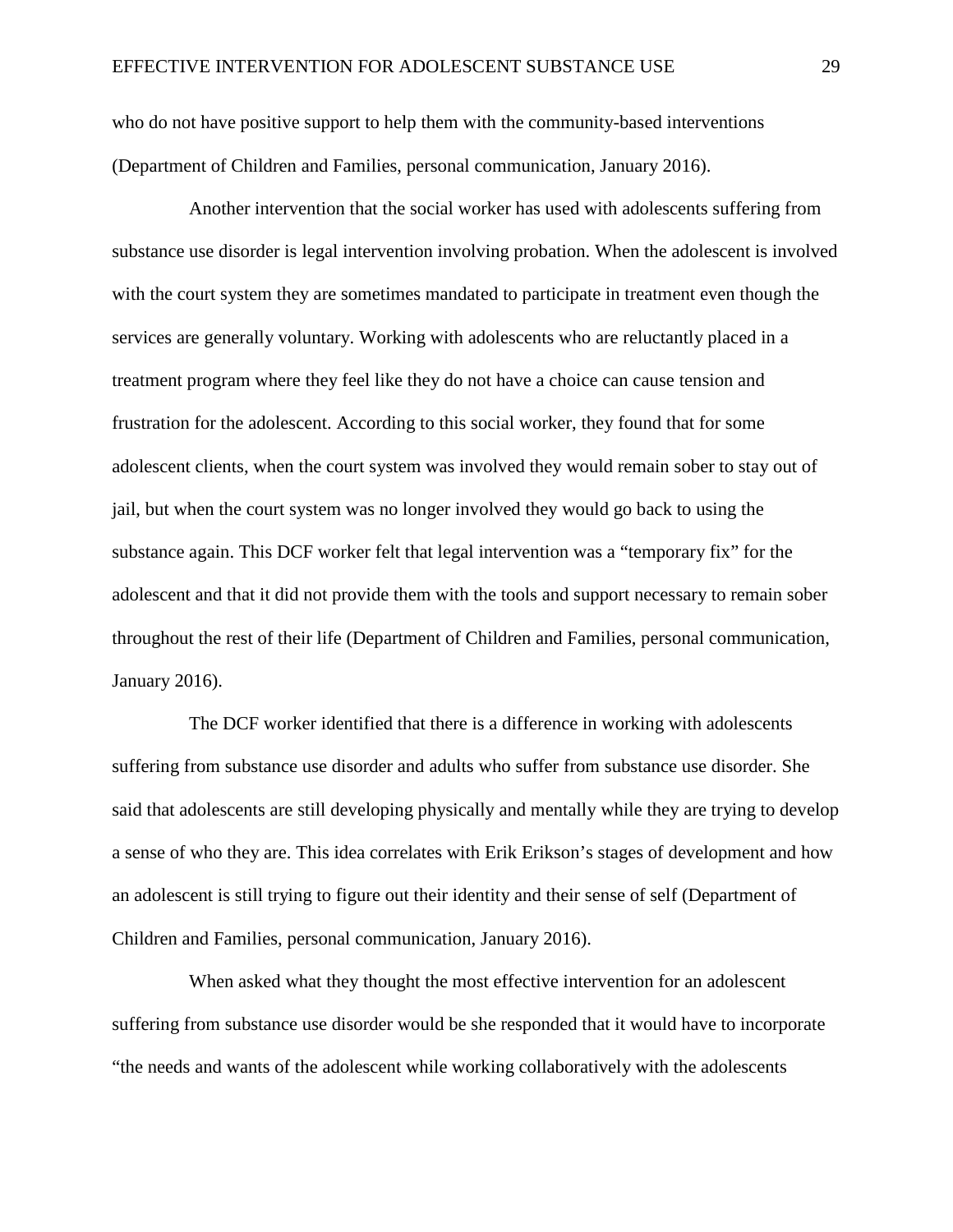natural supports" (Department of Children and Families, personal communication, January 2016). In this interviewee's opinion, it takes more than just mandating an intervention for an adolescent to remain sober. When an individual is actively involved in their treatment and has a say in what their treatment plan is they are more likely to remain sober (Department of Children and Families, personal communication, January 2016).

#### **Clean And sober teens living empowered (CASTLE)**

Adolescents being served at the CASTLE program range in age from 13 to 18 years old. At the CASTLE program, the I-MAX approach is used. This approach is based on the idea that the adolescent suffering from substance use disorder is always at their "pinnacle of potential" and doing the best that they can do (Imax Approach – Dr. Shrand). The individual interviewed believes this method to be successful because it is based on respect and is a personcentered approach to treatment. It focuses on the fact that the individual is doing what they can in terms of their treatment and although their decisions may have consequences, it may be the best they can do at this time. According to the worker at CASTLE, this approach has a lot of successes because it incorporates the adolescent's home environment, social environment, biology and the way the individual sees them self. By incorporating these parts in the treatment, you are able to work with the individual as a whole as opposed to one aspect of the individual (Clean and Sober Teens Living Empowered, personal communication, March 2016).

The worker at CASTLE believes that there are some differences in treating adolescents suffering from substance use disorder versus adults suffering from substance use disorder. There are numerous biological differences between adults and adolescents as well. This interviewee stated that an adolescent's frontal lobe is not fully developed which impacts their decisionmaking abilities and they are also typically hypersexual. With this being said, the CASTLE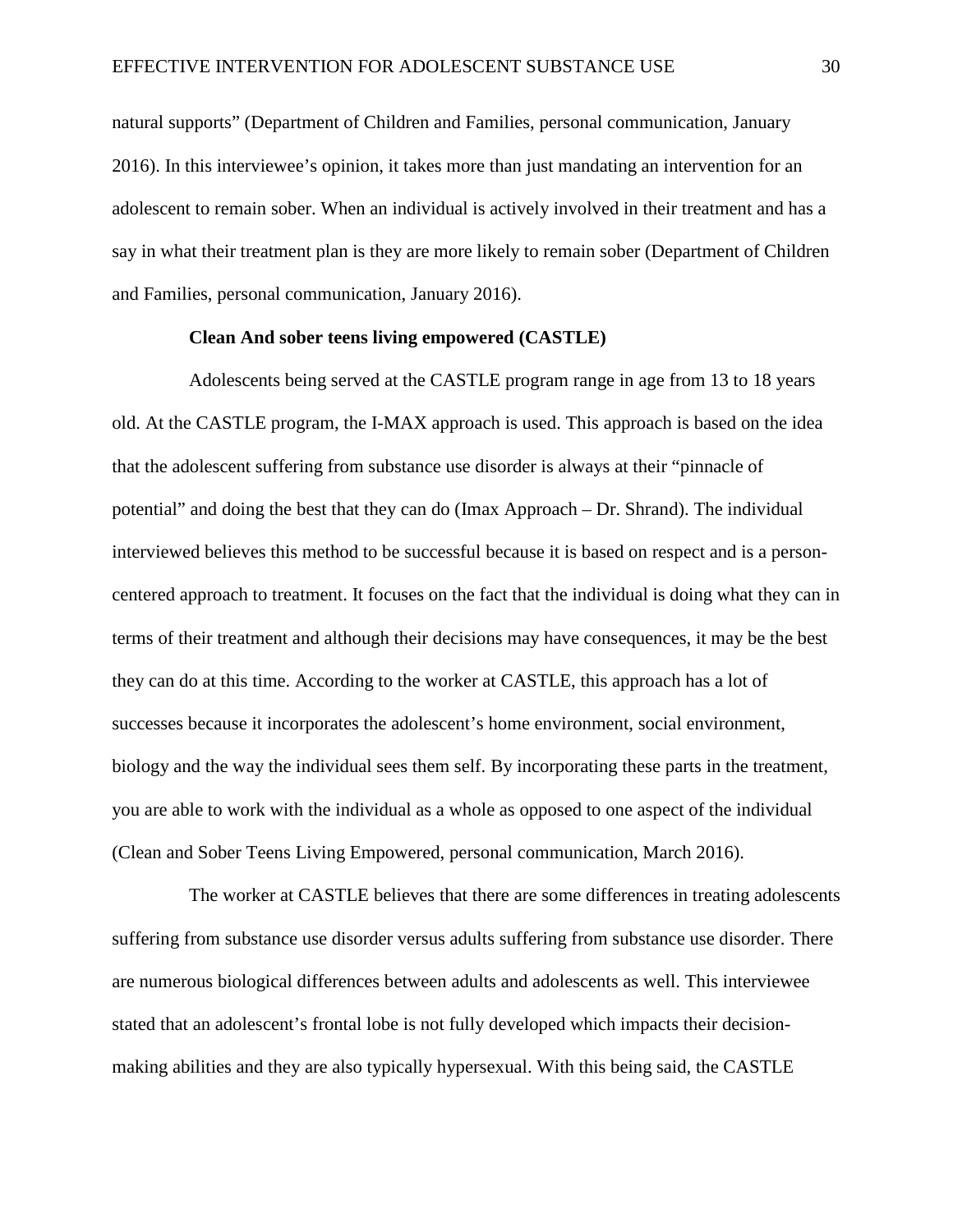worker believes that this is an overall successful method because it takes into consideration where the individual is in their treatment as well as where they want to be while respecting them (Clean and Sober Teens Living Empowered, personal communication, March 2016).

#### **Discussion**

Each of the interventions discussed in the peer reviewed articles and the ones that were disclosed during the interviews can be seen as successful on some level. The peer reviewed articles combined with the qualitative study offered insight into some of the successes, strengths and limitations of each intervention included in this paper.

Research says that the combination of A-CRA and assertive continuing care helps to improve retention and long term abstinence of substance use among adolescents. Another strength of this study is that it concluded that A-CRA is effective across different ethnical backgrounds and genders. When A-CRA was first used with adolescents it was primarily used with individuals whose substance use disorder involved marijuana. It is continuing to develop and become effective with other substances as well. An individual at the Institute for Health and Recovery noted that this intervention is not effective for every individual that uses it. During the interview, it was made clear that this approach was not designed to treat individuals with cooccurring disorders.. Due to the developmental stage an adolescent is in they are more likely to start showing signs or to develop a mental health disorder when they use substances at a young age. Because this can become very common among adolescents it is seen as a limitation to the intervention overall.

One of the most important aspects of the I-MAX approach is the concept of the therapist or worker meeting the needs of the adolescent where they are in their recovery. This is considered to be a strength in this intervention because it allows the adolescent to take control of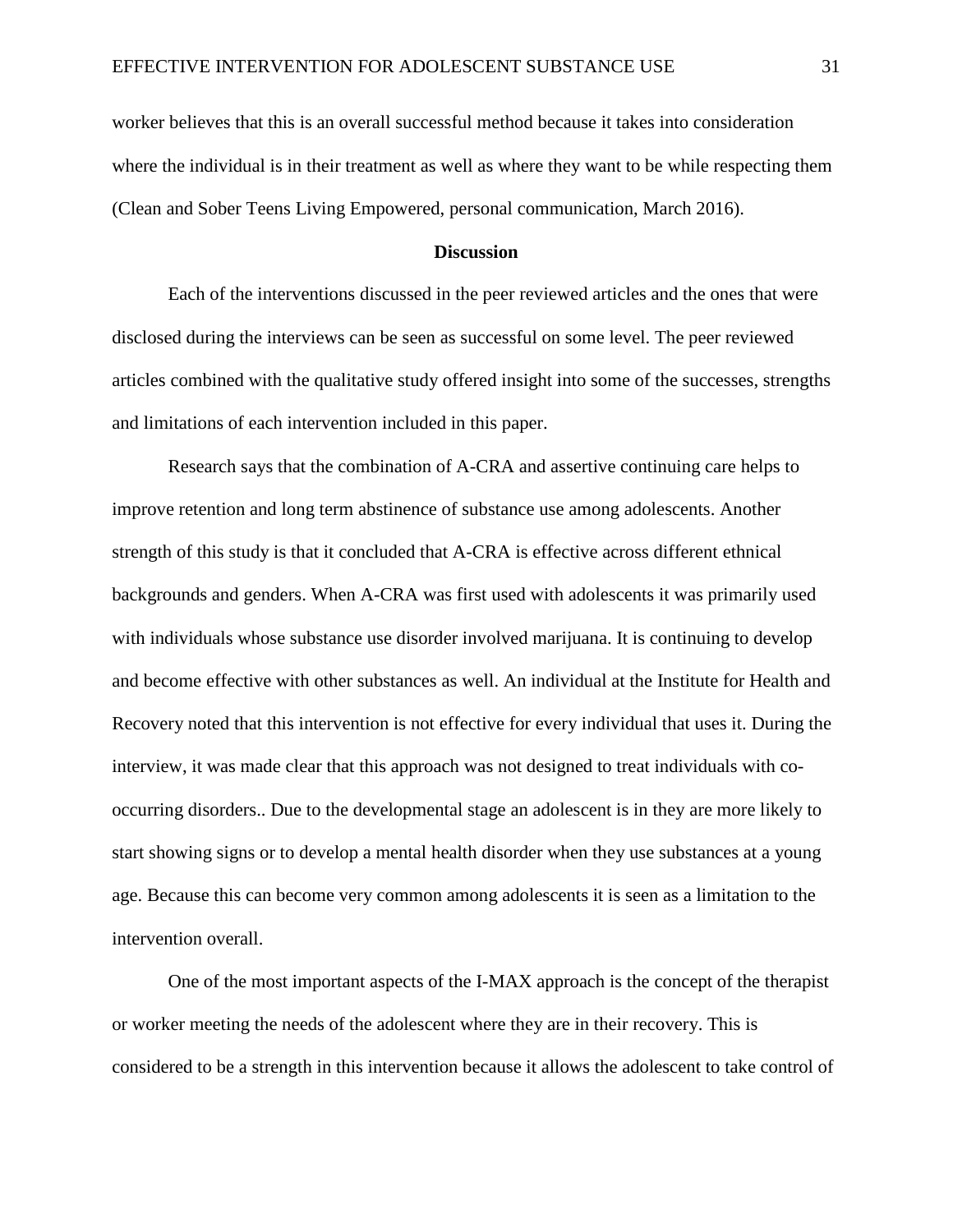their recovery. As a developing adolescent, they are in a stage in their life where they are gaining skills related to increased independence. Therefore, allowing an adolescent to feel in charge of their recovery will make it so that there is not a conflict between their recovery and their developmental progress. One of the limitations to this approach is that there is very little research done on the intervention. With very little research, it is difficult to conclude whether or not this is an effective intervention. With more research and controlled studies this intervention could become a more successful and effective intervention but until that research is done it is difficult to determine the validity and success of it.

One of the strengths of motivational interviewing is that it is viewed as being nonconfrontational which allows a therapeutic relationship between the adolescent with substance use disorder and the worker. This approach allows the worker to be empathic and supportive of the adolescent's treatment without being harsh to them. Motivational interviewing is often used with a combination of other interventions which is a strength of this intervention because it shows that it is a versatile intervention that has been used for years. One of the limitations of this would be the individual's need to be willing to work and change in order to accomplish sobriety. Part of the process of motivational interviewing is working with an adolescent to develop intrinsic and extrinsic motivation. If the client is unmotivated or does not want to attend treatment they likely will not remain sober for a long period of time. Although it is a strength that motivational interviewing is versatile and can be used with other interventions, it is also a limitation because if it is used on its own it is not incredibly effective.

Strengths-based group therapy has proven to increase group cohesion and retention within the program. This is a strength because one of the problems interventions and treatment programs face is that adolescents do not remain in the program long enough to fully get the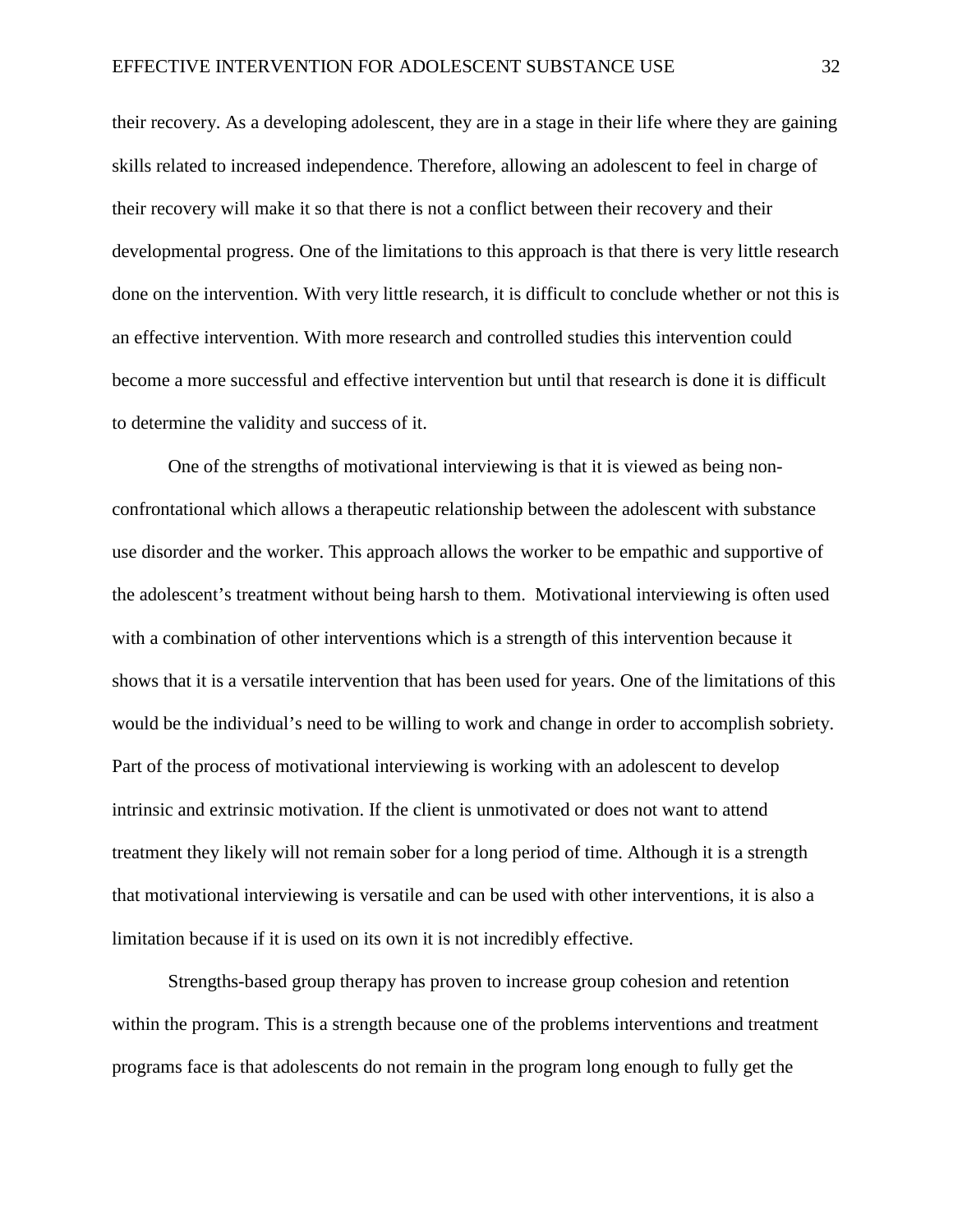knowledge and skills they need to maintain sobriety throughout their life. With that being said, group therapy is used in most forms of intervention for substance use disorder. Whether it is family therapy or individual treatment, individuals with substance use disorder are often referred to group treatment because it allows the adolescent to interact with individuals who are in a similar situation. . One limitation could be the amount of time required to complete the program successfully. If an adolescent has other responsibilities to adhere to including school and work, they are more likely to drop out of their intervention program prematurely to continue attending school or work. Due to the inability to complete the treatment, they were more likely to use substances again in their future. Another limitation to this intervention are that the study was based in Canada and not the United States or Massachusetts. This could mean that there are some cultural limitations to the approach, but considering the overwhelming success in Canada it is possible that it could also be effective in the United States as well

Family treatment is also incorporated into multiple interventions mentioned in this paper. The inclusion of family members in an adolescent's treatment can lead to a higher chance of success and involvement. (ARMS) This study included a reward system for individuals who have transition into different levels of care and this encourages the adolescents to keep progressing in their recovery. Family therapy allows the adolescent to have the support of their family members throughout their recovery. As with any treatment or intervention option there are limitations and barriers. One of the barriers discussed was the fact that a lot of families like to keep their problems to themselves. Another barrier is that some families tend to blame the adolescent with substance use disorder for all of their family problems while others deny that the problem even exists. There are also some limitations in transportation for some families as well as financial limitations. Unfortunately, not many insurance companies cover substance use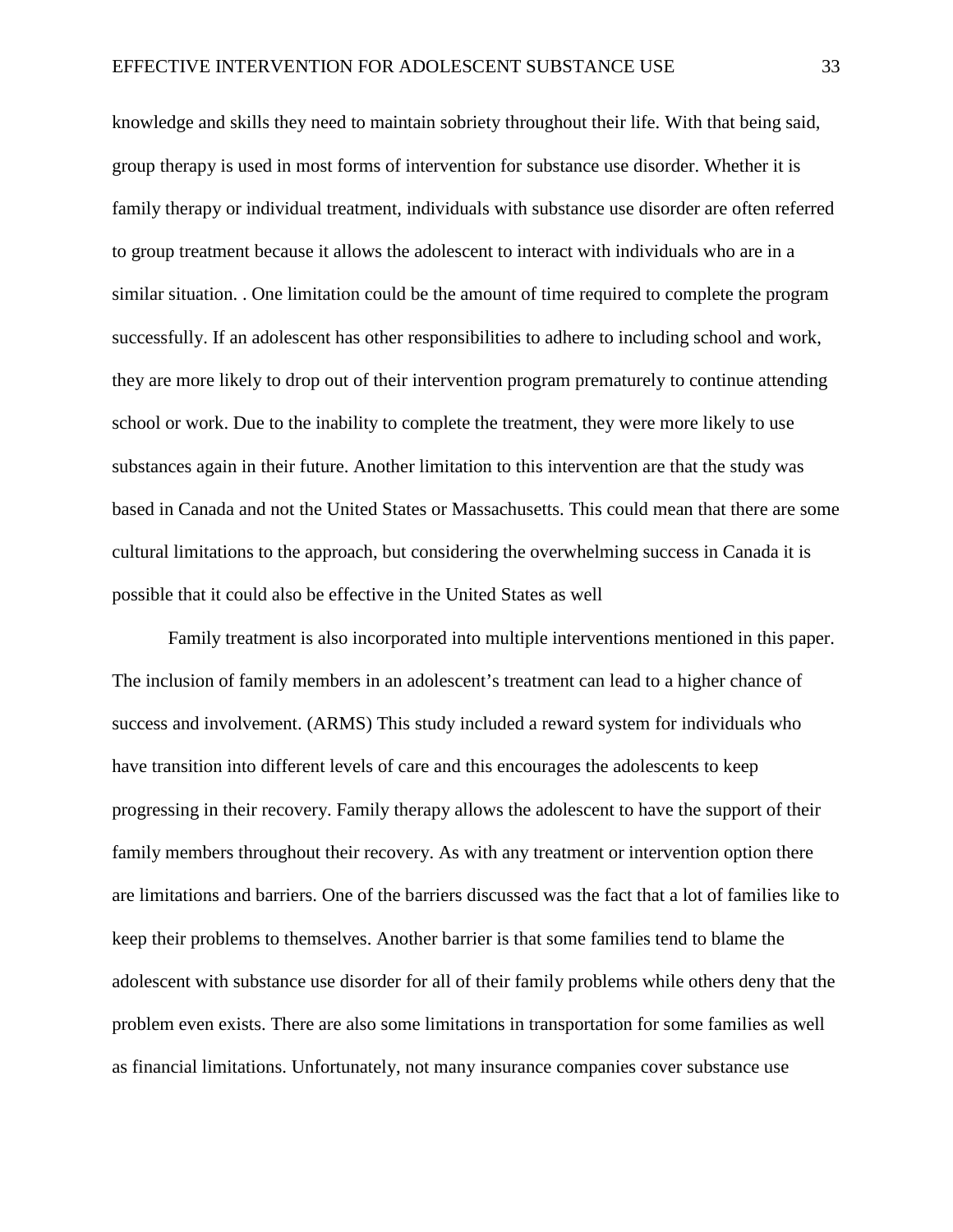treatment and if they do they do not cover the entire family and only cover the individual with the substance use disorder (Matheson & Lukic, 2011).

There are not many studies done regarding the success or failure of family involvement in therapy, but studies dated before 2005 show that family member involvement in an adolescent's substance use treatment increases the likelihood of the adolescent being successful in their treatment (Matheson & Lukic, 2011). After speaking with an individual from the Institute for Health and Recovery and asking them what the difference was between working with adolescents and adults she emphasized that it is crucial to get the family involved in the treatment. She stated that this can be difficult to balance because some of the adolescents, depending on their age, are developmentally becoming more independent and can get offended by their family's involvement in the treatment (Institute for Health and Recovery, personal communication, November 2015).

Based on the key informant interviews and the evidence based interventions there are many things that are still unclear in regard to treating adolescents with substance use disorder. Most of the interviewees and reviewed interventions had results that said that their intervention combined with other interventions would be more successful. None of the interventions were proven to be completely successful on their own or completely successful at all. Considering the fact that every individual and adolescent is unique and that every unique adolescent is going to respond differently to different types of interventions and treatments, it is difficult to say which intervention is the most effective.

There was one method that was incorporated into all of the interventions which was family therapy and involvement. This intervention allows the individual to have the support of their family while maintaining sobriety. Because there are limitations to this intervention, there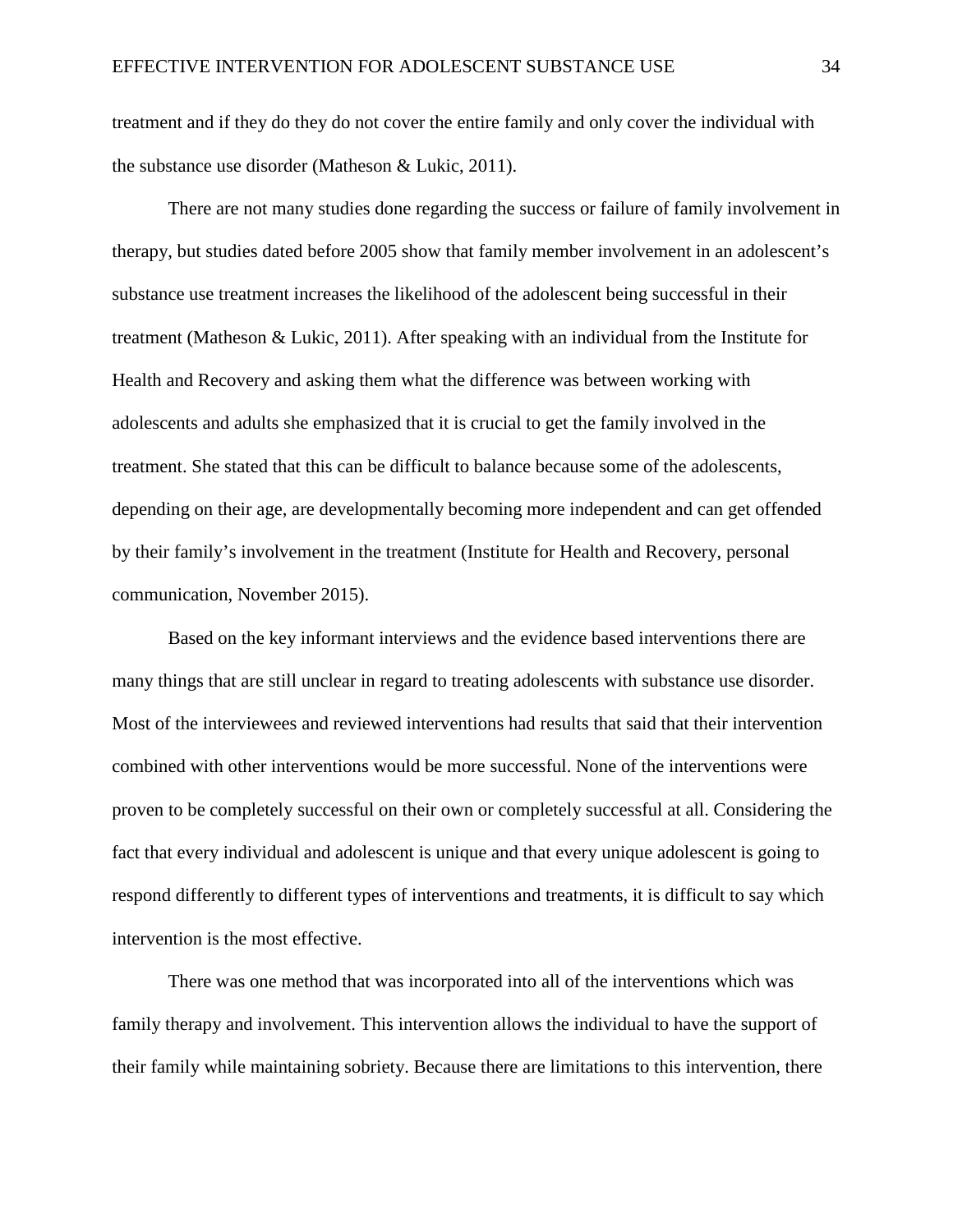still needs to be research done to determine the most effective intervention for adolescents suffering from substance use disorder.

In conclusion, the most effective intervention for adolescent substance use disorder is family therapy and the involvement of family in an adolescent's recovery. With that being said, further research could prove that another intervention is more effective but considering the fact that many of the interventions covered did not have substantial research done for them, family therapy and involvement is crucial in an adolescent's substance use disorder recovery.

# **Limitations**

There were some limitations of the research process involved in this paper. The evidence based interventions review were limited because there is not a lot of research about interventions for substance use disorder for adolescents in particular. A lot of the interventions were either for adults, juveniles, or specific substances. Some of the interventions did not have any peerreviewed articles with studies done that would allow for a critical assessment of whether or not the intervention was effective. The key informant interviews were crucial to this paper because it allowed the research to involve local real life experience with the interventions. After considering the interviews some of the information that the articles and sources were lacking the interviews were able to rectify.

With that in mind, there were a couple limitations to the key informant interviews. One of the limitations was the small sample size. Numerous calls would be placed and the individuals would either be busy or not have the availability any time in the near future to complete the survey. Of the numerous phone calls and emails five individuals agreed to participate in the study. Secondly, the interviewee's who were willing to participate in the study may not have been the best person at the agency to interview and there was a potential bias towards the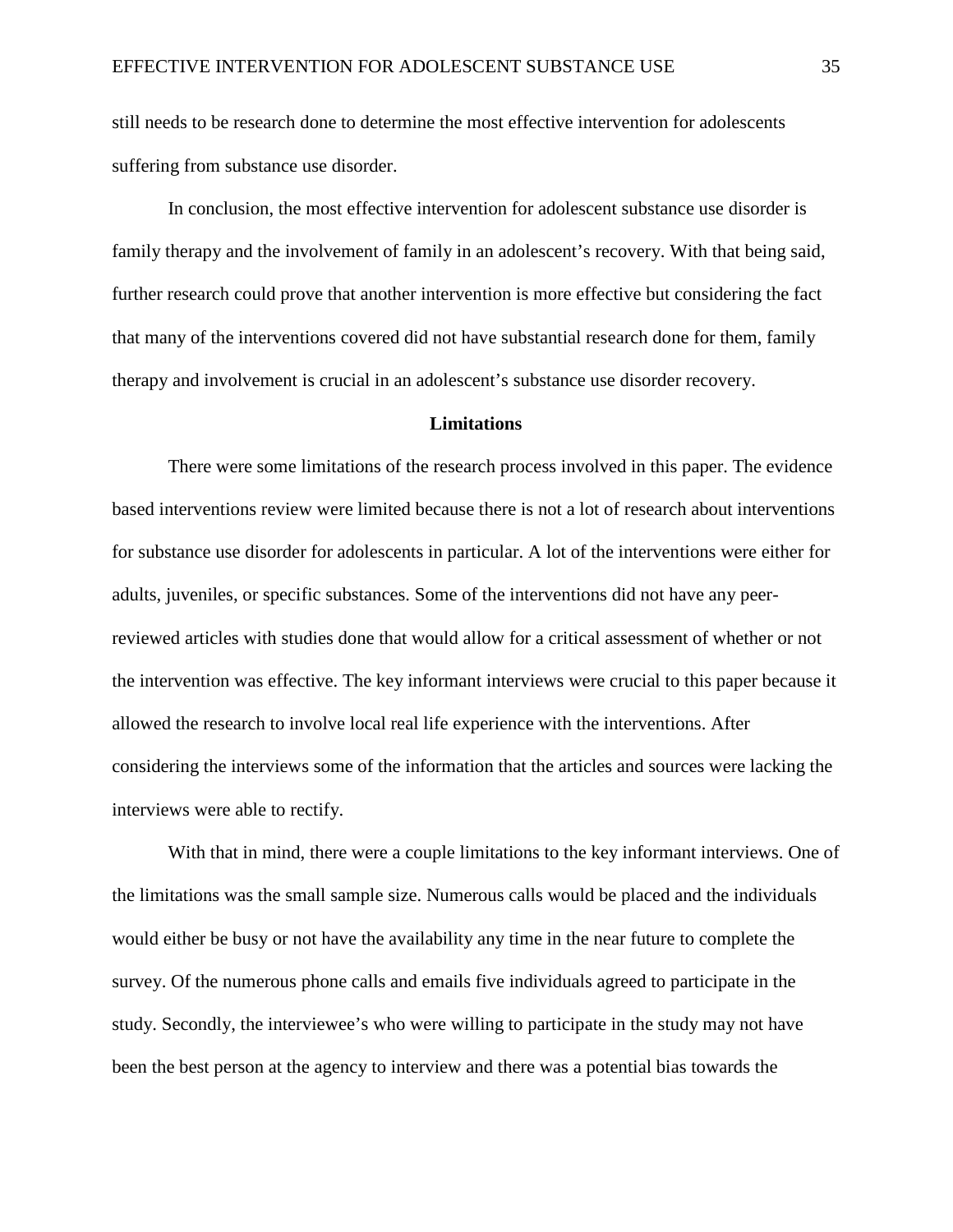interventions their agency uses. All five of the interviewees believed that the intervention their agency used was the most effective intervention or was the most effective intervention when combined with another intervention. Although they were excited and eager to participate in the study they only had a limited amount of time to participate and because of this they were only able to offer a limited amount of information. Lastly, considering that the interviews lasted between five and twenty minutes some of the interviewees were unable to provide in depth information in response to the interview questions.

In the future, research should be focused on assessing interventions that are designed specifically for adolescents with substance use disorder. Researching agencies that use a combination of interventions and how these interventions interact with each other should also be considered. An objective assessment of the local agencies success would be necessary to lessen the significance of the bias of the interviewees. More key informant interviews and a more substantial sample size would be beneficial towards obtaining a better understanding of this ongoing crisis and to determine the most effective intervention for adolescents suffering with substance use disorder.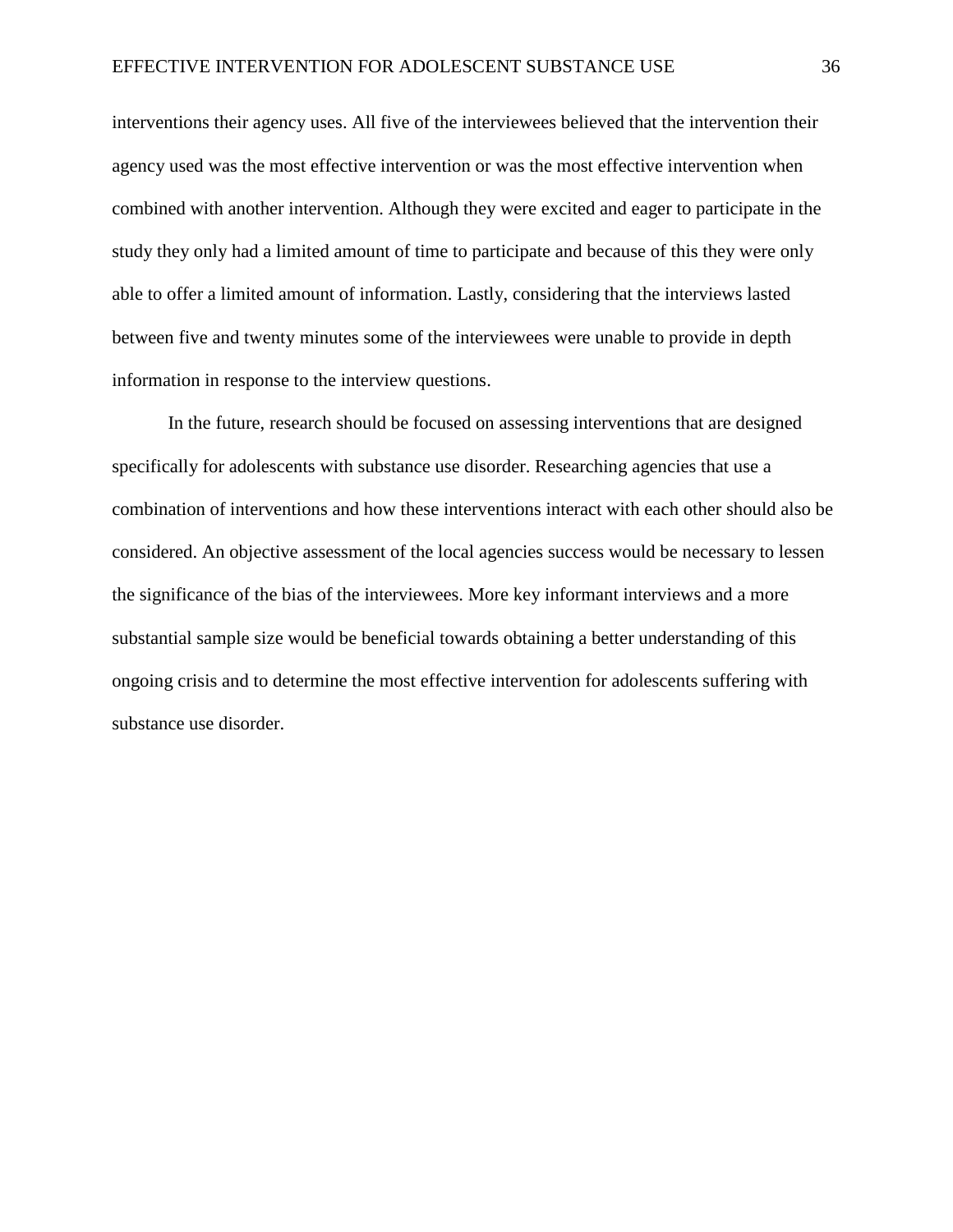#### References

Addiction Recovery Management Service (ARMS). (n.d.). Retrieved December 09, 2015, from http://www.massgeneral.org/psychiatry/arms/about.aspx

CASTLE. (n.d.). Retrieved December 09, 2015, from http://www.castlekids.org/valuevision.php

- Cushing Houses Gavin Foundation. (n.d.). Retrieved December 09, 2015, from http://www.gavinfoundation.org/programs/cushing-houses
- Department of Children & Families. (n.d.). Retrieved December 09, 2015, from http://www.mass.gov/eohhs/gov/departments/dcf/
- Engle, B., & Macgowan, M. J. (2009). A Critical Review of Adolescent Substance Abuse Group Treatments. *Journal Of Evidence-Based Social Work*, 6(3), 217-243. doi:10.1080/15433710802686971
- Flaherty, L. T. (2007). What's old is new: Motivational interviewing for adolescents. *Adolescent Psychiatry*, 30117-127.

Godley SH, Meyers RJ, Smith JE, Karvinen T, Titus JC, Godley MD, Dent G, Passetti L, Kelberg P. The Adolescent Community Reinforcement Approach for Adolescent Cannabis Users, Cannabis Youth Treatment (CYT) Series, Volume 4. DHHS Pub. No. (SMA) 07-3864. Rockville, MD: Center for Substance Abuse Treatment, Substance Abuse and Mental Health Services Administration, 2001, reprinted 2002, 2003, and 2007.

Gogel, L., Cavaleri, M., Gardin, J., & Wisdom, J. (2011). Retention and ongoing participation in residential substance abuse treatment: perspectives from adolescents, parents and staff on the treatment process. *Journal Of Behavioral Health Services & Research*, 38(4), 488- 496.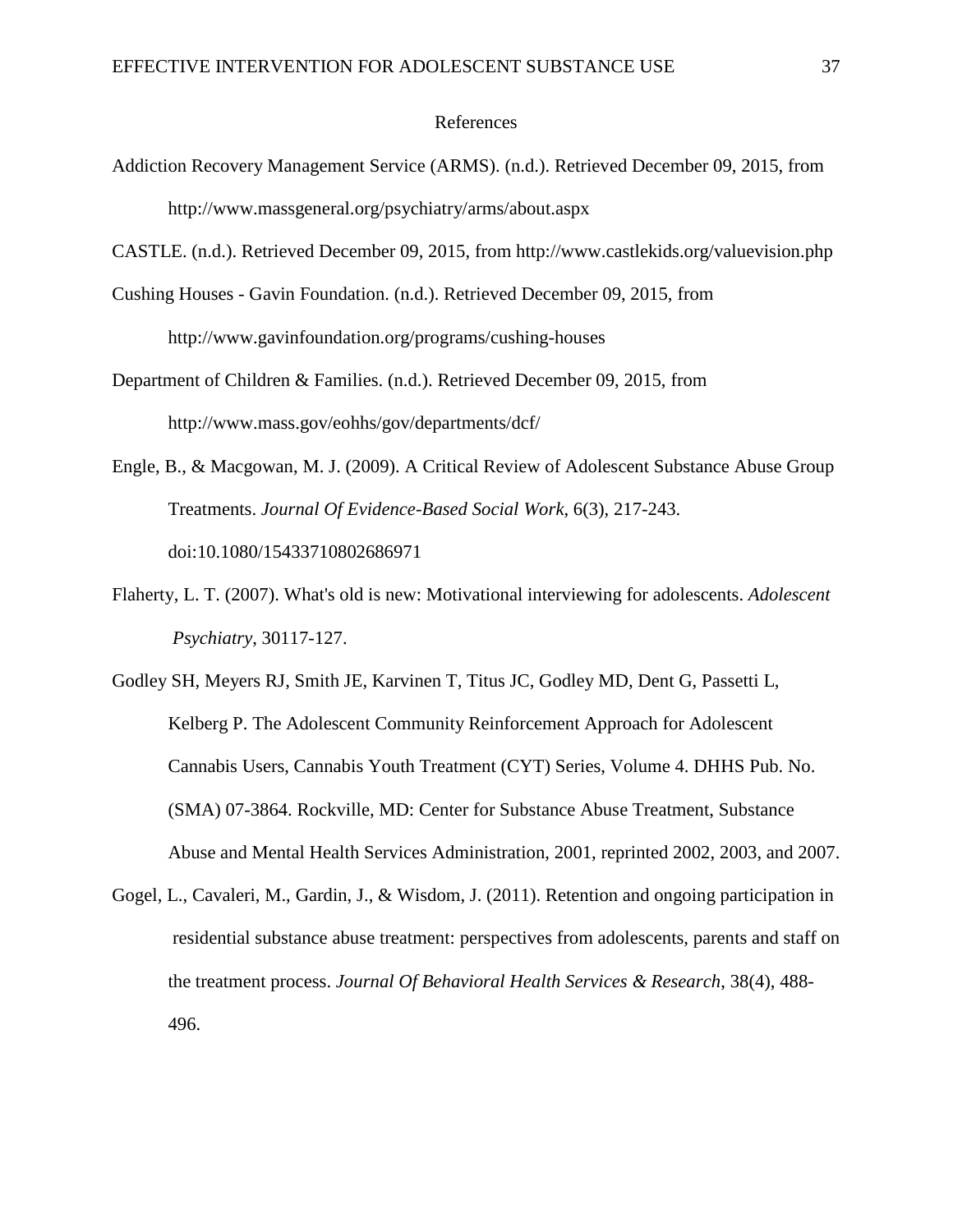- Greene, R.,& Kropf, N. (2000). *Human behavior theory: a diversity framework.*(2nd Ed.). New Brunswick, NJ : Aldine Transaction
- Harris, N., Brazeau, J., Clarkson, A., Brownlee, K., & Rawana, E. (2012). Adolescents' perspectives on strengths-based group work and group cohesion in residential treatment for substance abuse. *Journal Of Social Work Practice In The Addictions*, 12(4), 333-347.

Imax Approach - Dr. Shrand. (n.d.). Retrieved March 15, 2016, from http://www.drshrand.com/imax-approach/

Massachusetts Department of Public Health. A Comprehensive Strategy to End Opioid Abuse in Massachusetts. (2016). Retrieved April 9, 2016, from

http://www.mass.gov/eohhs/feature-story/end-opioid-abuse-in-mass.html

- Massachusetts Department of Public Health. *Unintentional/Undetermined1 Opioid-related2 Overdose Deaths Among Massachusetts Residents – Demographic Data Highlights* [PDF]. (2016, January).
- Matheson, J. L., & Lukic, L. (2011). Family Treatment of Adolescents and Young Adults Recovering From Substance Abuse. *Journal Of Family Psychotherapy*, 22(3), 232-246. doi:10.1080/08975353.2011.602620
- National Institute on Drug Abuse (2012). Is drug addiction treatment worth its cost? (n.d.). Retrieved April 23, 2016, from https://www.drugabuse.gov/publications/principles-drugaddiction-treatment-research-based-guide-third-edition/frequently-asked-questions/drugaddiction-treatment-worth-its-cost